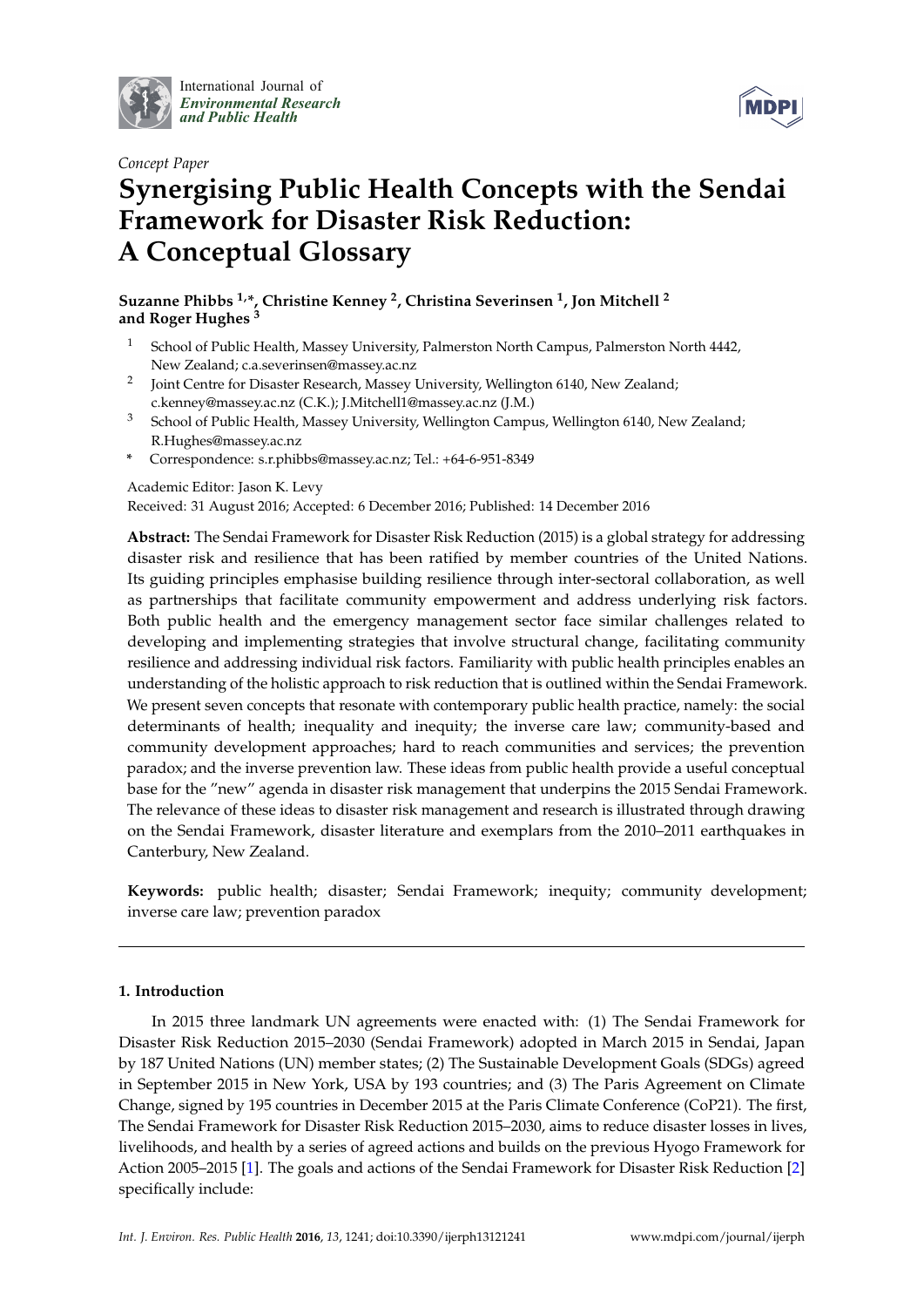"The substantial reduction of disaster risk and losses in lives, livelihoods and health and in the economic, physical, social, cultural and environmental assets of persons, businesses, communities and countries . . . through the implementation of integrated and inclusive economic, structural, legal, social, health, cultural, educational, environmental, technological, political and institutional measures that prevent and reduce hazard exposure and vulnerability to disaster, increase preparedness for response and recovery and thus strengthen resilience" (p. 7).

The four priority areas for action include: "understanding disaster risk; strengthening disaster risk governance to manage disaster risk; investing in disaster risk reduction resilience; and enhancing disaster effective response to 'Build Back Better' in recovery, rehabilitation and reconstruction" (p. 9) [\[2\]](#page-16-1). All three landmark UN agreements, as well as the goals and priority areas for action within the Sendai Framework specifically focus on Disaster Risk Reduction (DRR) outcomes through a set of Disaster Risk Management (DRM) actions.

The "new" approach to Disaster Risk Management (DRM) emerged in the 1990s and has developed alongside the Hyogo [\[3\]](#page-16-2) and Sendai [\[2\]](#page-16-1) Frameworks for Disaster Risk Reduction. The "new" DRM is characterised by a move away from a wholly response and recovery focus to an approach that includes reduction, readiness, response and recovery [\[4\]](#page-16-3). Features of the "new" approach include a shift from a single focus on top-down prevention initiatives and centralised response to one that also includes reducing existing risks and building resilience to current and future risks. Key characteristics of the "new" emergency management include: a focus on being proactive as well as reactive; balancing the need for command and control in an acute emergency situation with a partnership approach to disaster preparedness, planning and risk reduction; building community capacity prior to a disaster alongside identifying and responding to need post-impact; and combining individual disaster preparedness with legislative change and bureaucratic intervention in order to facilitate hazard mitigation and reduce underlying disaster risk factors. Familiarity with public health principles enables a synergistic understanding of the holistic approach to risk reduction that is outlined within the "new" emergency management and in the Sendai Framework.

In this article seven key concepts within public health are discussed. The application of these ideas within the disaster risk and emergency management fields is illustrated using examples from the Sendai Framework for Disaster Risk Reduction [\[2\]](#page-16-1), the disaster literature as well as the 2010–2011 earthquakes in Canterbury, New Zealand. Both contemporary public health and the field of Disaster Risk Management take into account the underlying social, economic, political and environmental determinants of health [\[2](#page-16-1)[,3](#page-16-2)[,5\]](#page-16-4). Consideration of this broad set of influences and determinants, many of which sit outside the disaster response context, ensures that key conditions and factors which determine and influence population-level outcomes following disaster are taken into account. Public health is directed at reducing health inequality and inequity between population groups [\[6\]](#page-16-5). The distribution of determinants and outcomes across populations is also a similar consideration in disaster epidemiology [\[7\]](#page-16-6). Post-disaster outcomes can be improved by using an equity approach that focuses on reducing social and economic vulnerabilities prior to a disaster. The inverse care law [\[8\]](#page-16-7), which states that populations that require the most care often receive the least care and to a lesser standard, also has implications for disaster response and recovery planning and resourcing. The inverse care law may be ameliorated through attention to building community capacity in the areas of disaster preparedness, planning and response.

Within the public health literature there is a distinction between top down community-based approaches and bottom up community development approaches [\[9\]](#page-16-8). These different ways of working with communities have implications for how disaster and emergency management organisations develop relationships with communities to prepare for emergencies. Within public health the term "hard-to-reach populations" typically refers to marginalised and/or vulnerable groups that fall outside of the mainstream service provision [\[10\]](#page-16-9). In contrast, the concept of hard-to-reach organisations turns the lens from seeing the characteristics of particular groups as the problem to exploring how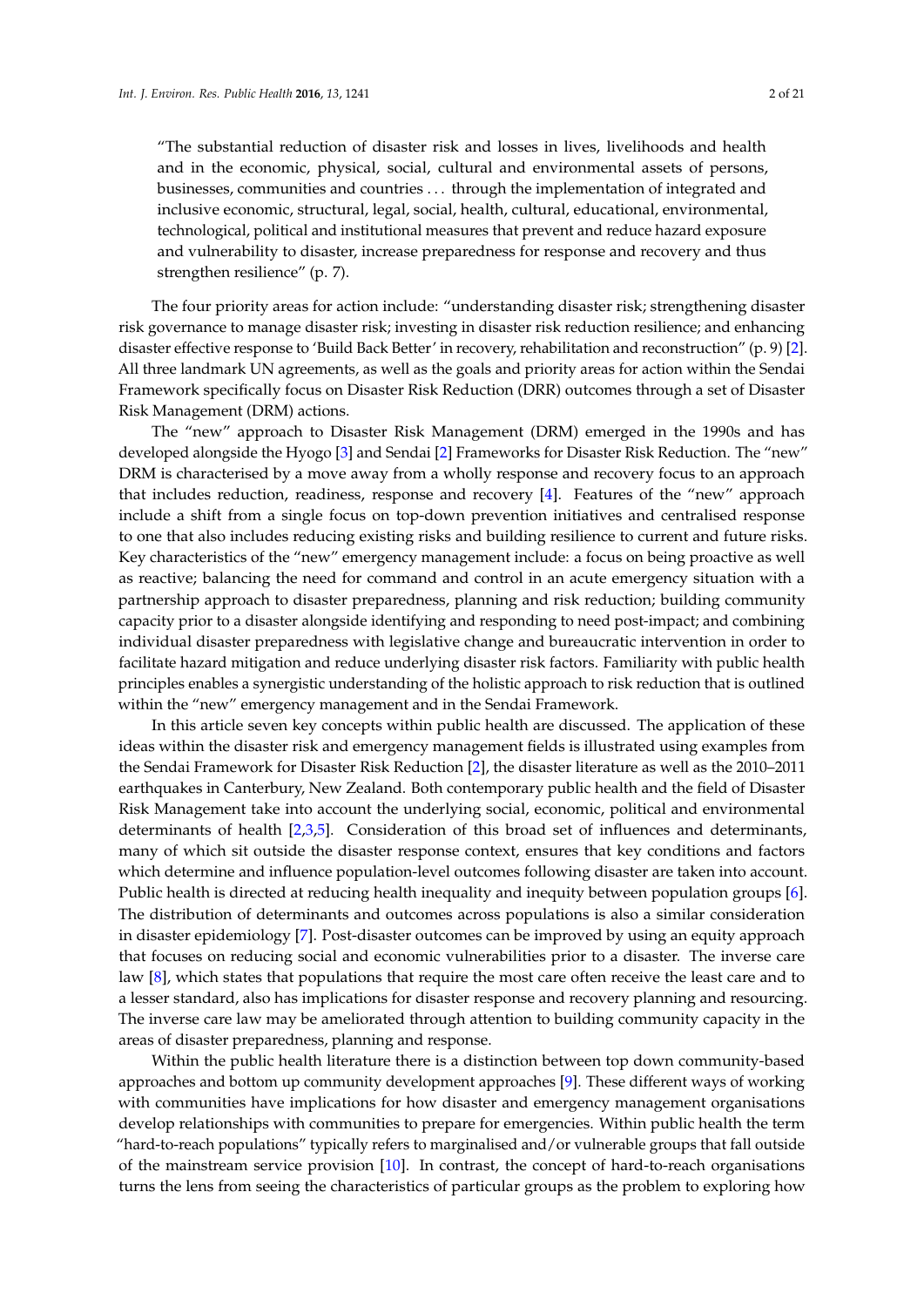organisational policies and practices may work to marginalise and exclude [\[11\]](#page-16-10). In this view, population health is a collective responsibility requiring community partnerships as well as collaboration and accountability across all levels and sectors. The "new" DRM also includes an approach to disaster preparedness, planning and response that is multi-level, and incorporates inter-sectoral action in a variety of settings including those that are traditionally outside of the formal emergency management sector [\[2\]](#page-16-1). Public health works at the population or population group level. This means action focuses on the whole population, rather than at-risk individuals and groups. We argue that strategies that target the entire population have the greatest potential to reduce disaster risk across all socio-economic groups. Lastly, the prevention paradox [\[12\]](#page-16-11) has identified that having a sole focus on targeting individuals and groups at high risk will have limited effect at a population level and may even increase inequalities. Intervention generated inequalities are likely to be magnified by mass media campaigns and strategies that require voluntary action and/or co-funding.

This paper arose out of discussions of synergies between public health concepts and the holistic approach to disaster risk reduction that is outlined in the Sendai Framework [\[2\]](#page-16-1). The intention of the paper is to share scientific knowledge from public health in order to open up a conversation about the conceptual base that underpins the Sendai Framework for Disaster Risk Reduction. It is hoped that aspects of this glossary will be useful in training future disaster researchers and emergency management practitioners about the broad multi-level and multi-sectoral techniques for disaster risk reduction that is the basis for contemporary public health and the "new" DRM approach.

#### **2. Materials and Methods**

A literature search was conducted for English language, peer reviewed journal articles using the academic database '*Discover*' as well as *Google Scholar*. Key words were used that related to the public health concepts discussed in this article. The following search terms were entered: "prevention paradox" and "disaster risk reduction". From this search one journal article was identified within the disaster literature that linked the prevention paradox to resilience [\[13\]](#page-16-12). The search terms "inequity" and "post disaster" returned several articles related to gender, ethnicity and the distribution of resources in the wake of disaster [\[14](#page-16-13)[–17\]](#page-17-0). The search terms "inverse care law" and "disaster response" identified literature that focused upon emergency care post-impact [\[18\]](#page-17-1), as well as access to primary health care [\[19\]](#page-17-2) and housing [\[20\]](#page-17-3) in recovery. Additional articles, that focus upon inequalities in the distribution of resources post-disaster [\[21](#page-17-4)[–23\]](#page-17-5), that could be used to illustrate arguments related to the inverse response law, were identified using the search terms "inequalit\*" or "unequal" "resource distribution" and "disaster". A search for the terms "inverse prevention law" and "disaster preparedness" did not return any results. We were unable to find any literature that included two or more concepts from public health in the same article. The remaining public health and disaster literature used to support arguments presented in this paper is taken from classic texts within public health [\[8,](#page-16-7)[24\]](#page-17-6) as well as knowledge gained from teaching and publishing in the public health and disaster areas. A limitation of this paper is that a full discussion of the controversies, and potential knowledge gaps, associated with each of the seven public health concepts has not been provided, however, these debates have been covered elsewhere [\[6\]](#page-16-5).

Two of the contributing authors to this paper were principal investigators for two separate qualitative research projects conducted in Christchurch following the Canterbury earthquake sequence. We use case studies from these research projects and examples from the disaster literature to illustrate public health concepts discussed in this article. Both research projects were approved by the Massey University Human Ethics Committee (MUHEC). The Māori resilience research project MUHEC approval number is Southern B 12/31 and the disability research approval number is Southern A 12/18.

The first of these projects  $[25]$  was a three year study conducted with Māori tribal and community stakeholders who facilitated the recruitment of research participants. Semi-structured, face-to-face and group interviews were conducted in 2012 and 2013 with 70 Te Rūnanga o Ngai Tahu employees, as well as Ngāi Tahu kaumātua (elders), rūnanga (sub-tribe) members and Māori community volunteers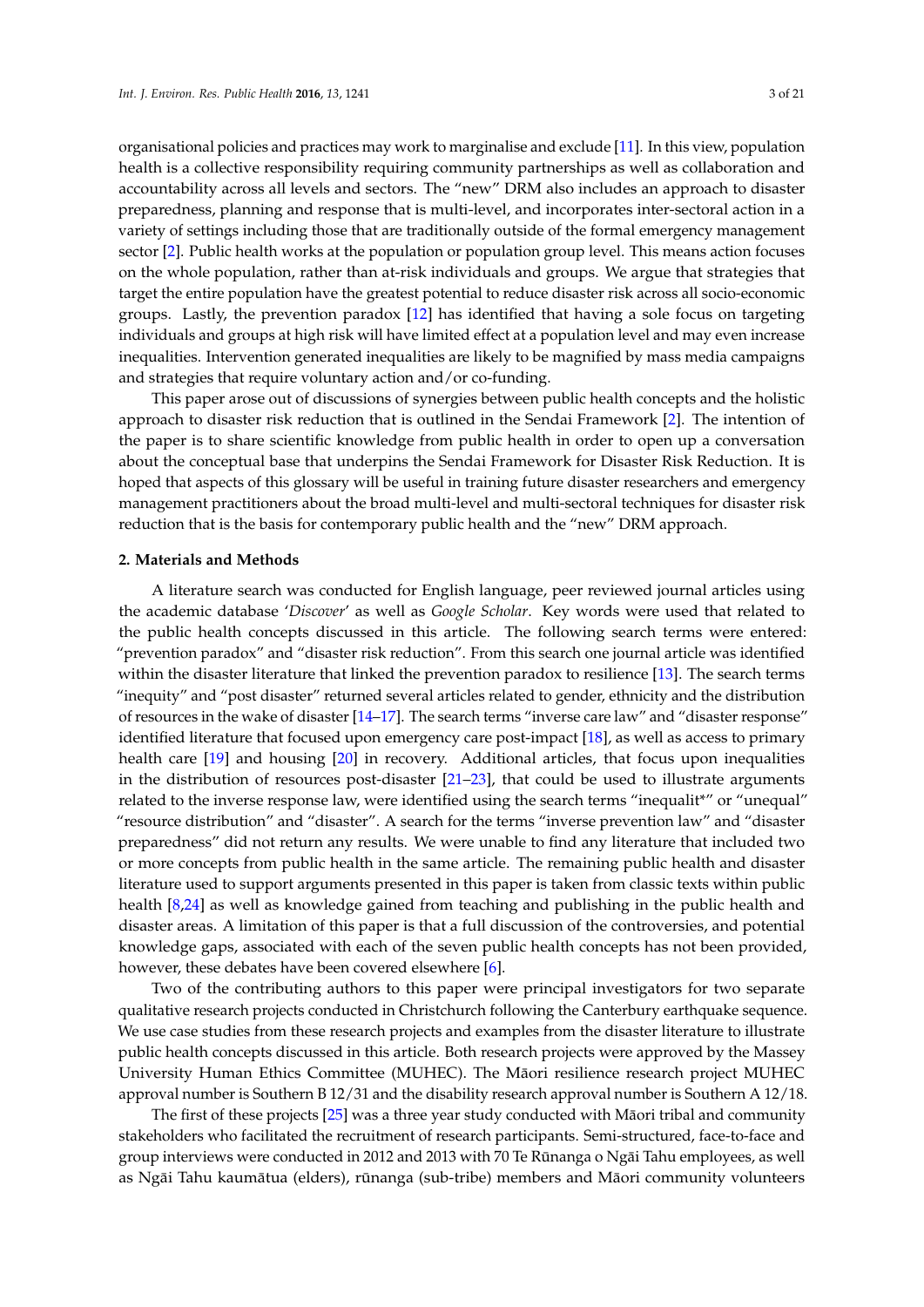who were involved in the Ngai Tahu-led response to the Canterbury earthquakes. Overarching themes included: specific tribal and Maori organisational recovery initiatives; ways in which cultural ¯ beliefs, values and practices facilitated disaster risk reduction and mitigation; recommendations for the formal emergency management sector as well as disaster preparedness planning within Maori ¯ organisations and communities. Data analysis drew on abductive research strategies [\[26\]](#page-17-8) which enabled participants to be involved in developing the analytical descriptions and explanations of cultural factors that facilitated disaster risk reduction and management. All participants signed a consent form. Audio-taped interviews were transcribed verbatim and analysed in paragraph format to ensure that data interpretation was accurate. Key themes were identified using thematic analysis [\[27\]](#page-17-9) the researchers also liaised with Māori participants to ensure that findings reflected the participants' experiences and that any discrepancies in understandings were addressed. Community engagement enabled the capture of Maori understandings and practices associated with risk reduction and ¯ mitigation, disaster preparedness, response and recovery. In order to ensure participant confidentiality anonymised data was used in subsequent publications from the research.

The second research project [\[28](#page-17-10)[,29\]](#page-17-11) was a one-year project conducted in 2012 with 23 disabled people living in Christchurch during the earthquakes and four agency representatives who talked about how the earthquakes had impacted upon their organisation and clients. Overarching themes included individual, community and organisational preparedness and response. The efficacy of welfare centres for disabled people as well as health issues, housing, mobility and information needs [\[30\]](#page-17-12). Audio-taped interviews lasting up to 90 min took place in participants' own homes. The same interviewer conducted all of the interviews, reviewed the information sheet, ensured informed consent through explaining to participants their rights and answering any questions about the research. All participants signed a consent form. Audio-taped interviews were transcribed verbatim and participants were given pseudonyms to ensure confidentiality. The qualitative interview material was analysed using thematic analysis [\[27\]](#page-17-9), whereby interview transcripts were manually coded and arranged into themes. Themes were then analysed in relation to relevant literature within the areas of disability and disaster response and recovery.

Interview transcripts from both projects were reviewed and narratives that highlight synergies between the named public health concepts and the principles outlined in the Sendai Framework for Disaster Risk Reduction [\[2\]](#page-16-1) were identified. Further to consensus amongst the authors, narrative extracts from participants' talk that illustrate the relevance of public health concepts to the Sendai Framework and Disaster Risk Reduction were selected and applied as exemplars to reinforce arguments presented. Fuller discussions of the research methodologies and overviews of the research findings have been published elsewhere [\[25,](#page-17-7)[28,](#page-17-10)[29](#page-17-11)[,31\]](#page-17-13). The article should not be considered to be a definitive analysis of public and private sector responses to the Canterbury earthquake sequence. This paper should be read as a conceptual glossary that uses examples from the Christchurch research to illustrate themes at work within different sections.

## **3. Results**

#### *3.1. Synergising Public Health Concepts with the Sendai Framework for Disaster Risk Reduction*

Christchurch is located in the Canterbury region of New Zealand's South Island. It is the country's second largest city with an estimated population of 340,000 [\[32\]](#page-17-14). On 4 September 2010 at 4:35 a.m., a shallow, magnitude 7.1 earthquake occurred in Canterbury, heralding a cycle of earthquakes that caused widespread damage within the region. On the 22 of February 2011 a magnitude 6.3 earthquake centred under Christchurch devastated the city, killing 185 people and injuring a further 7171 [\[33\]](#page-17-15). Christchurch is a coastal city that is mainly flat with its southern suburbs located on the Port Hills. The central city, hillside and coastal Eastern suburbs received the most damage with the latter being affected by severe liquefaction. The 22 February earthquake resulted in damage to nearly three quarters of the housing within the region, prolonged loss of power, water and sewerage, damage to roads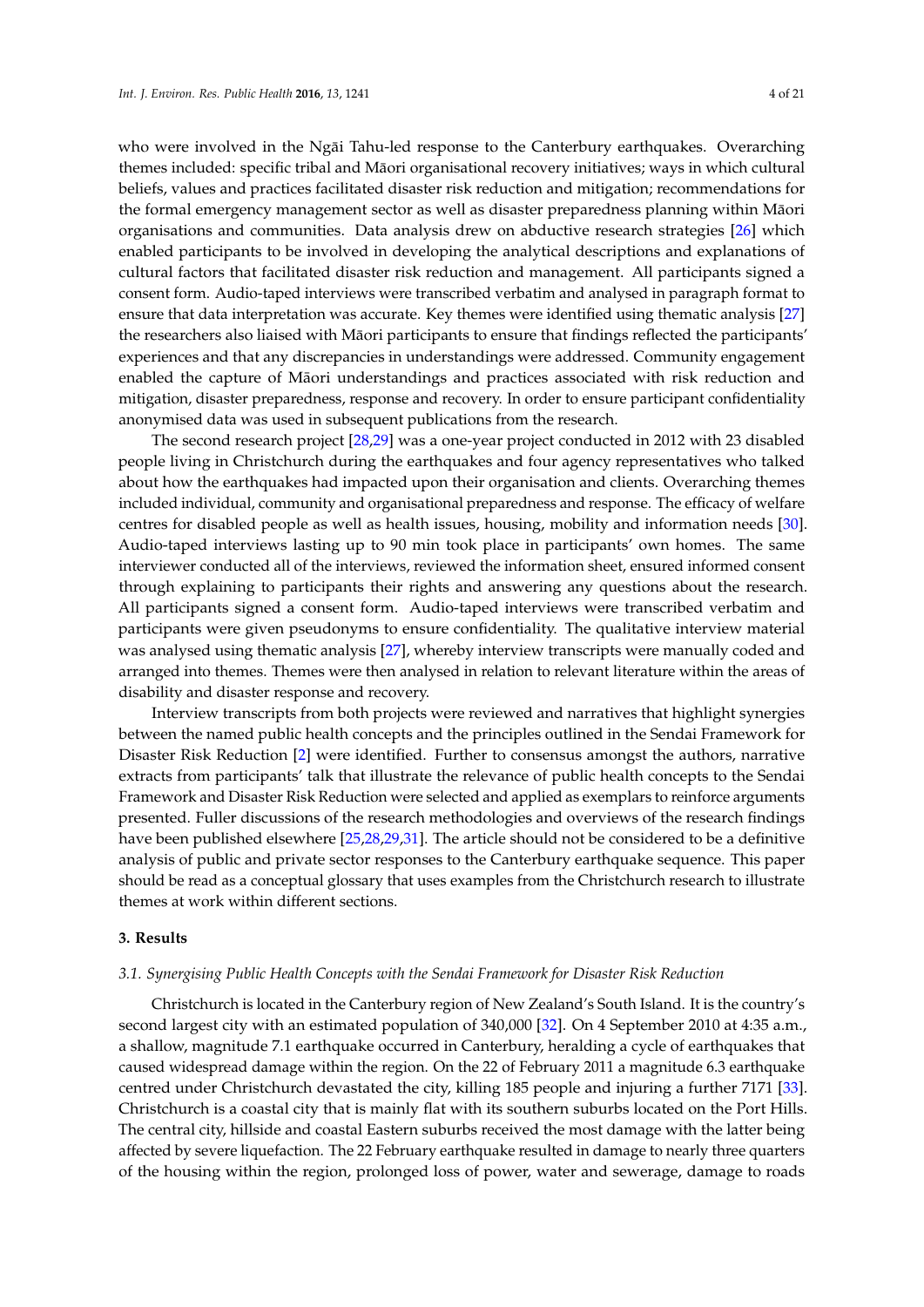and severe destruction in the central business district which was wholly or partially cordoned off until the 30 June 2013 [\[33\]](#page-17-15). Christchurch residents endured more than 12,000 aftershocks throughout 2010–2011, four of which were magnitude 6.0 or greater. Drawing upon examples from Christchurch, ideas from public health are applied to how people involved in the emergency management sector develop relationships with communities as well as understand risk and vulnerability to disaster.

According to the World Health Organisation public health refers to "all organised measures (whether public or private) to prevent disease, promote health, and prolong life among the population as a whole. Its activities aim to provide conditions in which people can be healthy and focus on entire populations, not on individual patients or diseases. Thus, public health is concerned with the total system and not only the eradication of a particular disease" [\[34\]](#page-17-16).

Public health is a field that includes multiple domains and disciplines. It is concerned with the population as a whole and combines diverse strategies from across the micro (individual), meso (community) and macro (structural) levels of social systems in order to improve health outcomes. Structural approaches, which identify the macro level determinants that contribute to poor outcomes, have the greatest potential to reduce risk and improve overall population health. Disaster risk is also socially patterned and disproportionately experienced in disadvantaged communities. Improving outcomes post disaster involves directing action upstream to influence the political, social, environmental and economic determinants of disaster vulnerability.

#### *3.2. Social Determinants of Health*

Public health takes into account the underlying social, economic, political and environmental determinants of health [\[5,](#page-16-4)[35\]](#page-17-17). These determinants link to priority one in the Sendai Framework which is related to understanding disaster risk [\[2\]](#page-16-1). The social determinants of health include, but are not limited to, income, employment, occupation, education, housing, area of residence, social exclusion, transport, food and access to health care [\[5,](#page-16-4)[35,](#page-17-17)[36\]](#page-17-18). These factors are also present in the emergency management and disaster literature as determinants of vulnerability [\[2](#page-16-1)[,3](#page-16-2)[,5](#page-16-4)[,37](#page-17-19)[,38\]](#page-17-20). Consideration of this broad set of determinants, many of which sit outside the traditional remit of the emergency response sector, ensures that key conditions and factors which determine and influence population level outcomes following disaster are taken into account [\[5\]](#page-16-4). According to this perspective vulnerabilities prior to a disaster, such as surviving on a low income [\[39\]](#page-17-21), exposure to food insecurity, or living in crowded housing, will be exacerbated after a disaster. The Hyogo Framework for Action [\[3\]](#page-16-2) set the agenda for emergency preparedness, planning and response until the year 2015. Recent reviews of advances made since the ratification of the Hyogo Framework in 2005 identified that the least progress had been made in the action area relating to reducing underlying risk factors in which social vulnerability is one of the key areas of concern [\[2\]](#page-16-1). Low socio-economic status and living in low income neighbourhoods are risk factors for earthquake vulnerability and the erosion of resilience during the disaster recovery phase [\[37,](#page-17-19)[40–](#page-18-0)[42\]](#page-18-1). Financial hardship increases stress, erodes resilience and prolongs dependency [\[42\]](#page-18-1). Following the February 2011 Canterbury earthquake the link between socio-economic status and increased vulnerability was highlighted in the areas of Christchurch that were impacted and in the narratives of participants in the Māori research referenced above.

Although the Canterbury earthquake sequence had a catastrophic impact on the people and wider environment, the Eastern suburbs of Christchurch, including the lower socio-economic areas of Aranui, Bexley, Wainoni [\[43](#page-18-2)[,44\]](#page-18-3) and Dallington, were among the most severely affected areas [\[45\]](#page-18-4) that had the poorest outcomes [\[37\]](#page-17-19). To underscore the degree of hardship that existed in these areas of the city prior to the earthquakes; Aranui had a decile rating of 10 on the 2006 New Zealand Deprivation Index [\[46\]](#page-18-5) meaning the suburb is among the 10% of New Zealand areas that are the most deprived. In 2006 the decile rating of Bexley was 9, Wainoni 8 and Dallington 6 [\[44,](#page-18-3)[46\]](#page-18-5). Commenting on the situation in general for families living in Aranui, and on the situation of one family in particular, a participant in the Māori research who worked within the community following the February earthquake stated: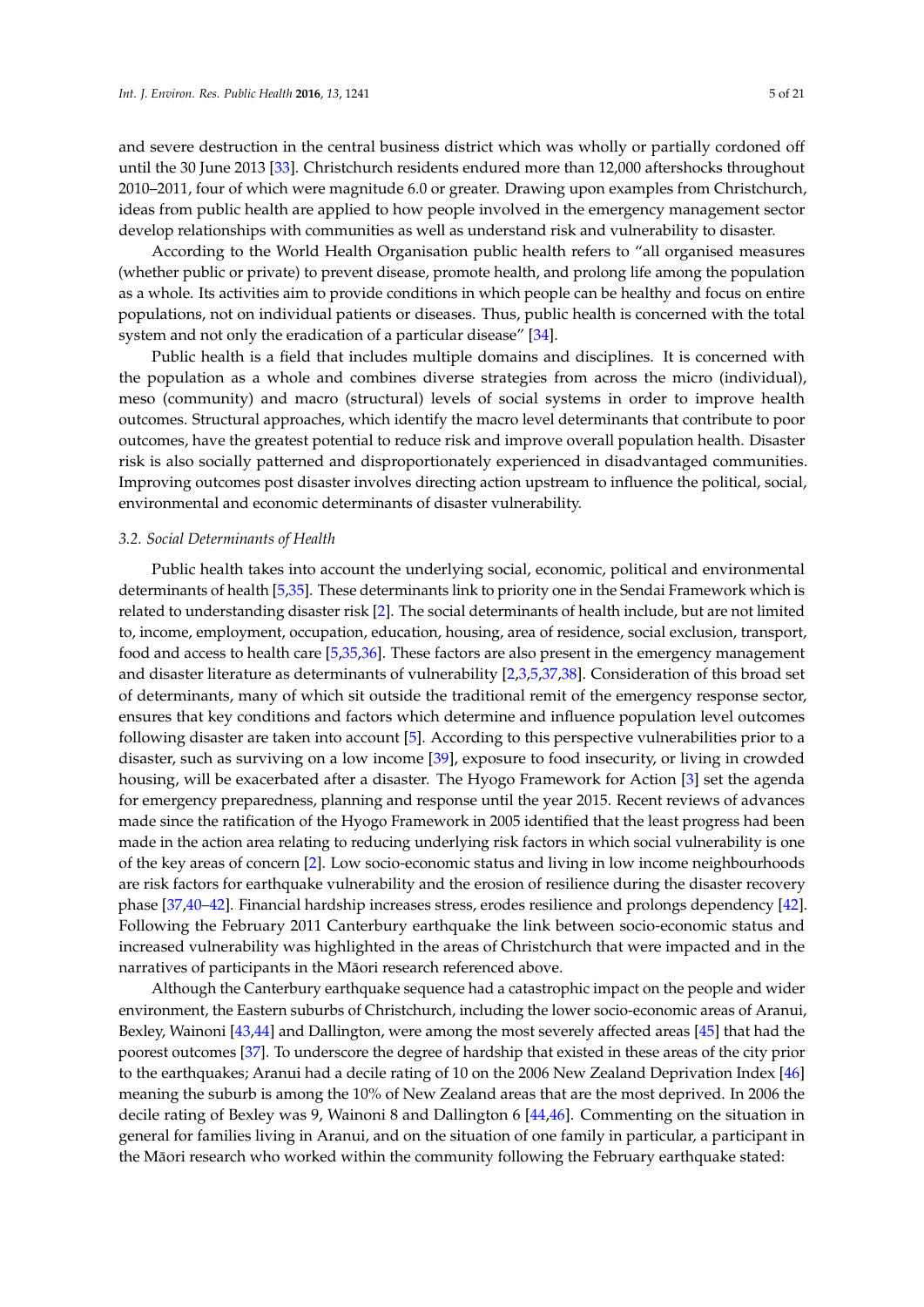. . . in the Eastern suburbs over in Aranui, just...no power, no water, no toilets, no food in the cupboards basically, no money because they couldn't [get money]—the "EFTPOS" machine wasn't working, none of the shops were open. [The father of one family] had no petrol in his car . . . so they were all at home. But there they are huddled around... they'd got a fire going in some tires outside the front door, and the kids were sleeping in the lounge and on mattresses on the floor, just terrified and nothing to eat . . . we went back the next day and nothing was better for them . . . (KR, 2012).

All of the communities in Christchurch were impacted by the earthquakes with most suburbs experiencing similar disruptions to infrastructure such as power, water, sewerage, roads, shops and Electronic Funds Transfer at Point Of Sale [EFTPOS] facilities. However, in many lower socio-economic areas a lack of household resources, that could be used to sustain a family immediately after a major seismic event, underscores the importance of increasing resilience through addressing the social and economic determinants of vulnerability. Households within deprived neighbourhoods face a double burden following disaster. When a similar lack of basic resources is repeated within households in the same geographical area, community resilience is eroded and dependency is increased [\[42\]](#page-18-1). In public health the combined impact of negative community characteristics on individual outcomes is called the *neighbourhood effect*. According to the neighbourhood effect literature [\[47\]](#page-18-6) poor people who live in disadvantaged neighbourhoods experience worse outcomes across a range of individual measures, such as educational levels, substance abuse and exposure to violence, than poor people who live in wealthier neighbourhoods. The neighbourhood effect implies that post disaster vulnerabilities, such as lack of access to basic necessities including food and water as well as the money and transport to acquire them, will be magnified for deprived communities.

The social determinants of health, such as income, education, occupation and housing are often located at the individual level, however social determinants are also influenced by the social structure of society [\[48,](#page-18-7)[49\]](#page-18-8). These determinants of health refer to the way that resources are distributed within society. Structural determinants of health include wealth and income inequality, housing availability and affordability as well as public policy in areas such as taxation, land use planning and regulations governing workplace safety.

## *3.3. Inequality and Inequity*

Within public health a clear distinction is made between *health inequality* and *health inequity* [\[6\]](#page-16-5). Health inequality is a descriptive term that refers to measurable differences in health outcomes between population groups. Health inequity is a normative term that refers to those measureable differences in health outcomes that arise out of injustice and are therefore potentially avoidable, unnecessary or unfair [\[6\]](#page-16-5). Measuring and reporting upon the economic, social, cultural, educational, health and heritage impacts following a specific disaster event are related to the first priority area with the Sendai Framework for Disaster Risk Reduction [\[2\]](#page-16-1). The public health distinction between inequality and inequity may also be applied to documenting outcomes within the disaster field. The Canterbury earthquake sequence caused considerable damage to the built environment within the region. Unequal access to resources, such as housing, post disaster is not inequitable as people do not have control over outcomes that result from a natural hazard event [\[50\]](#page-18-9). Damage to housing, combined with disruption to utilities such as water, electricity and sewerage, meant that there was a high demand for emergency accommodation at Civil Defence welfare centres [\[51\]](#page-18-10). Emergency shelters that do not meet the needs of disabled people are an example of inequitable access to accommodation in the aftermath of a disaster. The following narrative, from a participant in the disability research, who had cerebral palsy and used a power-chair, illustrates how inequitable access to emergency accommodation for disabled people following the February earthquake [\[30](#page-17-12)[,52\]](#page-18-11) has very real consequences for individuals:

I was in my bedroom and my bedroom wall collapsed . . . I couldn't get out my door . . . so my flatmate had a carer in there and she had to create a pathway for me and I knew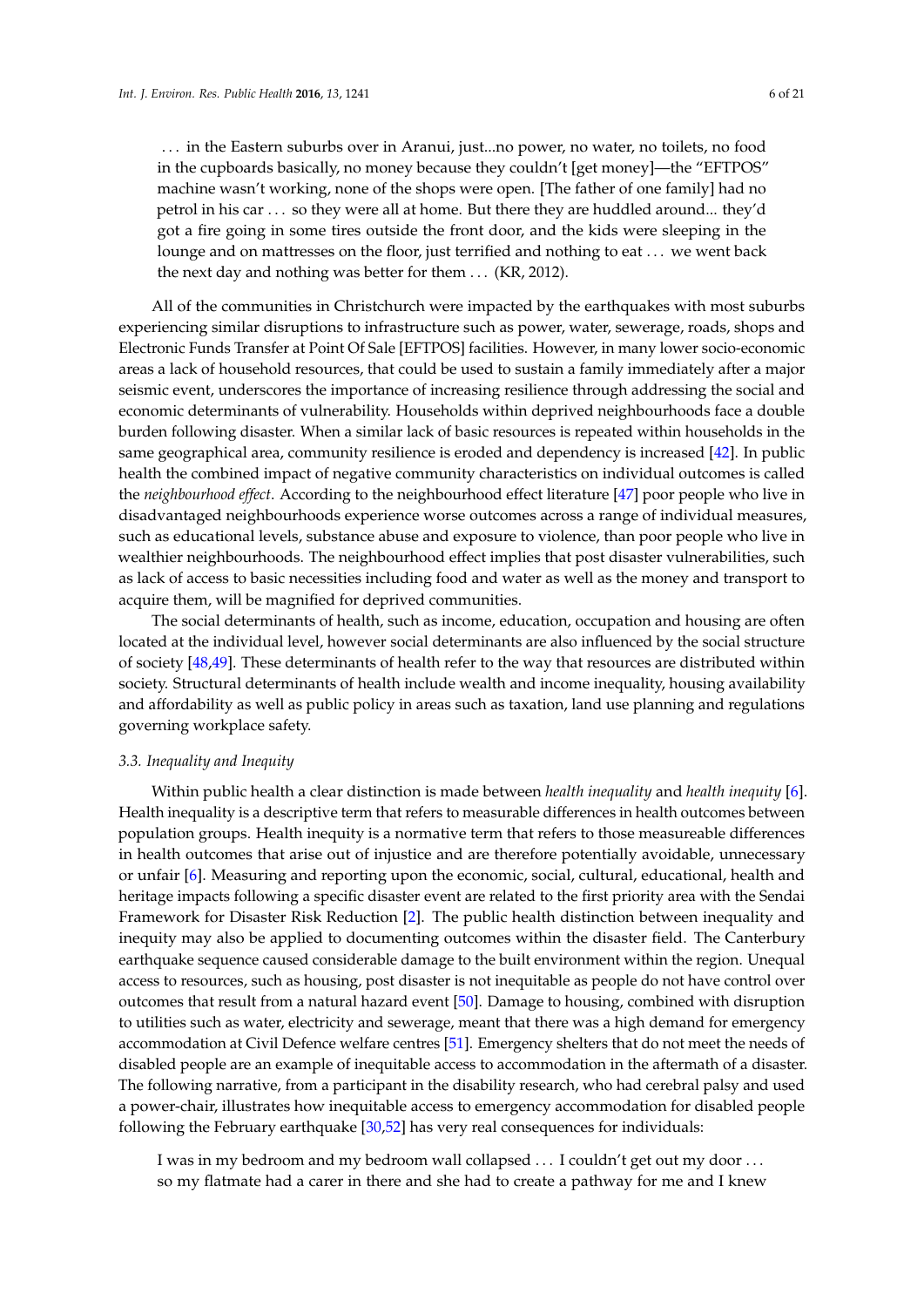as soon as my bedroom wall collapsed I wouldn't be living at that house. . . . I couldn't get down there [the local Civil Defence welfare centre] by myself so I had to get one of my neighbours to push me down there because of all the liquefaction and the roads were bent... But I had to stay with my neighbour that night on a two seater couch because the [welfare centre] said . . . because my neighbour had an impairment as well, they said that they couldn't accommodate people with disabilities . . . they didn't even ask us about "oh what supports do you guys need", we just got told, they said "we can't accommodate you". [Which was] insulting, because they just saw the impairment and not the person . . . Yep, during the earthquake it happened quite a bit especially during like the first week after the February earthquakes . . . (Rangimarie, interviewed in 2012).

In this localized example, access to shelter was inequitable as preferential access to the welfare centre was extended to people who were able bodied. Inequity results from structural factors that are beyond the control of individuals. Structural inequities in access to material resources, such as housing, are not discrete but tend to persist over time [\[50\]](#page-18-9) suggesting that these inequities are present prior to a disaster. A structural approach to disaster risk reduction employs legislative change, as well as adjustments to national and regional government policy settings, in order to address underlying risk factors which create the conditions of social vulnerability post disaster. The way in which structural disparities in access to resources pre-disaster can create problems for vulnerable populations in the aftermath of a disaster may be illustrated in relation to disability accessible housing.

Prior to the Canterbury earthquakes, much of the rental housing stock in Christchurch was older, poorly maintained and did not comply with contemporary earthquake-resilient building codes [\[53\]](#page-18-12). Following the Canterbury earthquakes housing availability was reduced and the number of affordable rental houses decreased markedly. A lack of rental accommodation was associated with increased rents and higher rates of unmet housing need [\[33](#page-17-15)[,53\]](#page-18-12). Housing availability was further restricted for people who needed accessible housing as there are fewer accessible houses within the general housing stock [\[20\]](#page-17-3). In addition, a significant percentage of the disability accessible social housing within the city was provided by the Christchurch City Council and the State provider Housing New Zealand. The majority of this housing was constructed in the 1970s and 80s and was not earthquake-resilient [\[53\]](#page-18-12). In the aftermath of a disaster housing inequality may be measured in relation to the total number of people who were in severe housing need. However, this need becomes structurally inequitable when lack of access to housing is a result of an unequal distribution of accessible housing within the population [\[20\]](#page-17-3). Ensuring that social housing is upgraded to comply with contemporary building standards, that ongoing maintenance is provided and that the housing needs of the disabled are met are examples of how disaster preparedness planning includes actions by organisations that are traditionally outside of the domain of the disaster response and emergency management sector.

The public health discipline aims to reduce structural inequality and inequity between population groups. The distribution of outcomes across populations is also a key consideration in the disaster field. Pre-disaster it is possible for the public and private sector to work to improve population outcomes post-disaster through focusing on achieving equity. Te Rūnanga o Ngai Tahu is the organisation that oversees the commercial interests of the Ngai Tahu Iwi. In 2016 Ngai Tahu had an asset base of over 1.2 billion NZ dollars [\[54\]](#page-18-13). Ngāi Tahu, as the resident Māori tribe in Christchurch, is leading community development initiatives post disaster that focus upon addressing cultural exclusion, inadequate accommodation and high unemployment rates among Maori. These initiatives are exemplars of using ¯ an equity approach to facilitate social resilience through strengthening community, and reducing social and economic vulnerability to subsequent disasters. Various equitable accommodation programmes have been established, including a partnership between the Canterbury Community Trust and Ngai Tahu, that is developing social housing [\[55\]](#page-18-14). Some tribally owned rural land holdings, although economically viable as farms, have also been designated for urban development to help address the acute shortage of suitable housing land. Equally, purchase prices for Māori land incorporated into housing developments at the time of the 2010 earthquakes remained fixed at pre-September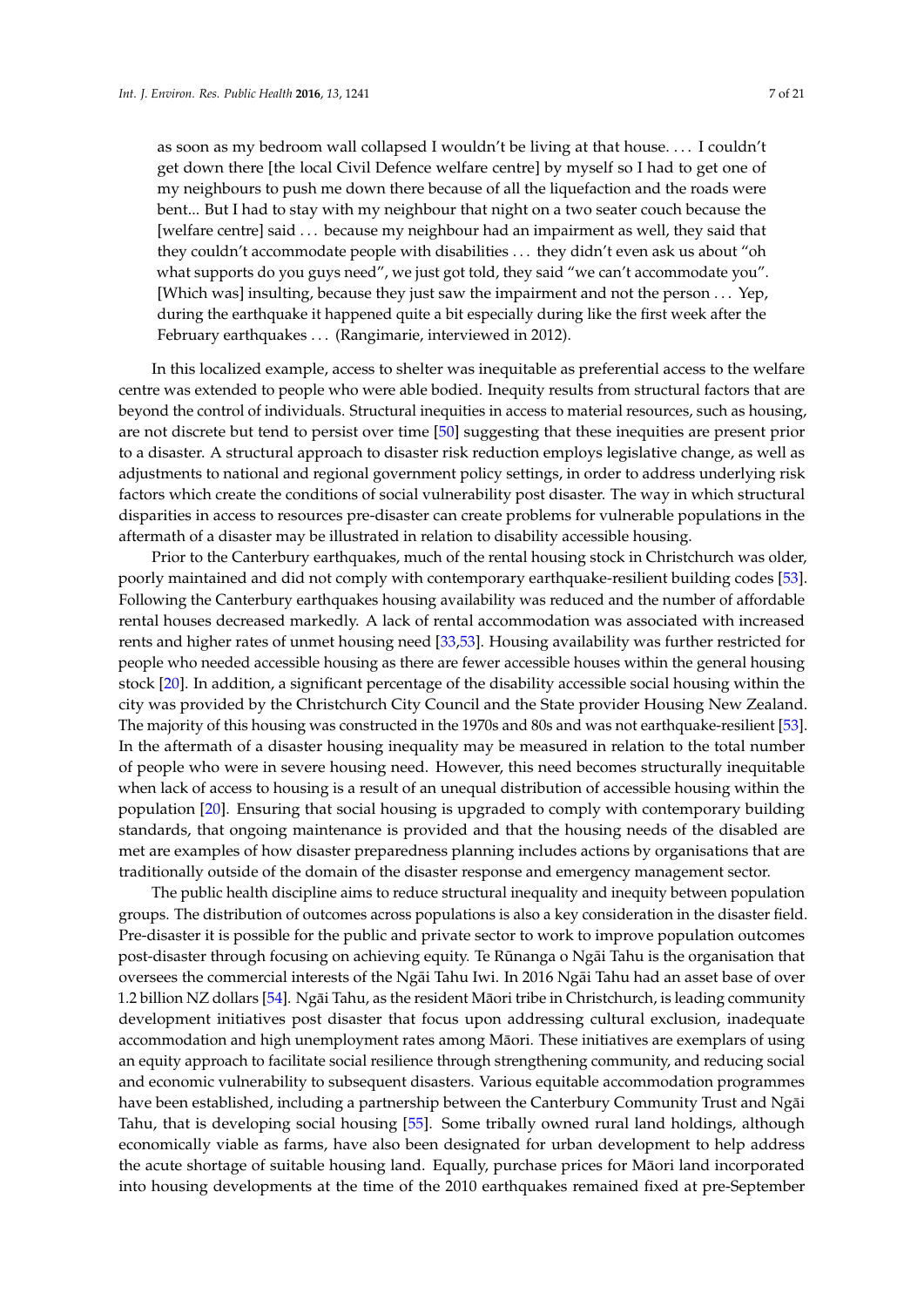2010 rateable values despite a rapid increase in the cost of both housing and residential land at the time. According to the Ngai Tahu leader the rationale for freezing tribal land prices in 2010 was that ¯ profiteering from the misfortune of others is incompatible with tribal cultural values and that all Cantabrians should have equitable access to owning a home [\[56\]](#page-18-15).

Māori workforce development is being fostered through He Toki ki te Rika (the Māori Pre-Trade Training Scheme) and He Toki ki te Mahi (Maori Trade Apprenticeships Programme) initiatives led ¯ by Te Rūnanga o Ngāi Tahu in partnership with the Christchurch Polytechnic and the Hawkins Construction Group [\[57\]](#page-18-16). This model leverages the existing strengths, knowledge, experience and capabilities of partner organisations to up-skill Maori for the Canterbury rebuild. The initiatives ¯ offer youth residing in socio-economically deprived areas a foundation for entry into employment through apprenticeship pathways into the construction industry. The consistently positive outcomes from the schemes are remarkable considering that Māori unemployment rates tend to be twice the national average (12.3% compared to 4.4% for Europeans in 2014 [\[58\]](#page-18-17)). Māori youth aged 15–24 also experience the highest levels of labour market, training and educational disengagement [\[59\]](#page-18-18) (in 2016, 21.1% compared to 9.2% for Europeans [\[60\]](#page-18-19)). Five years on from the earthquake sequence, these successful programmes have contributed to the development of an additional public private partnership that fosters agricultural workforce development. Whenua Kura, is an initiative developed by Ngai Tahu Property, Te Tapuae o Rehua and Lincoln University. The programme engages Maori in studying toward university qualifications specialising in land-based studies, work placements on Ngai Tahu farms, a Maori approach to learning, as well as guidance and support through to employment. ¯ The initial student intake commenced in 2014, with subsequent intakes in 2015 and 2016. To date course completions remain high [\[57,](#page-18-16)[61\]](#page-18-20). Using a cross-sector approach that ensures the use of traditional indigenous knowledge in the development of plans, strategies and policies to reduce disaster risk is also recognised in the first priority area of the Sendai Framework [\[2\]](#page-16-1).

The examples of building community resilience through proactively addressing factors that create vulnerabilities and contribute to poor outcomes post-disaster, such as unemployment, poverty and poor housing, presented in this section illustrate how disaster risk reduction operates at multiple levels, incorporating inter-sectoral action in a variety of settings that are not traditionally included within the area of disaster preparedness planning.

#### *3.4. The Inverse Care Law*

The *inverse care law* refers to the idea that "(t)he availability of good medical care tends to vary inversely with the need for it in the population served" (p. 405) [\[8\]](#page-16-7). According to the inverse care law those who require the most care actually receive the least and to a lesser standard. Improving response efficacy and reaching vulnerable populations is a focus of priority four of the Sendai Framework [\[2\]](#page-16-1) which emphasises enhancing disaster preparedness for effective response. Drawing upon the principles within the inverse care law, we propose an inverse response law that relates to access to emergency services and supplies in the aftermath of a disaster. The inverse response law suggests that those people in lower socio-economic groups, who tend to be disproportionately impacted in a disaster, tend to receive the least help and to a lesser standard [\[21–](#page-17-4)[23\]](#page-17-5). The inverse response law, whereby disadvantaged and/or marginalised groups may have a greater need but receive less attention in the formal disaster response was implicitly recognised by participants in the Māori research that talked about the Māori response to the February earthquakes:

I asked the Māori community if we could include the Asian and migrant community, because they would be outside [of the mainstream response], to which I got an immediate agreement (SMS, 2012).

#### And

Our goal was really about helping people help themselves by actually seeing that they were able to get the things they were entitled to, and that was the first priority . . . the people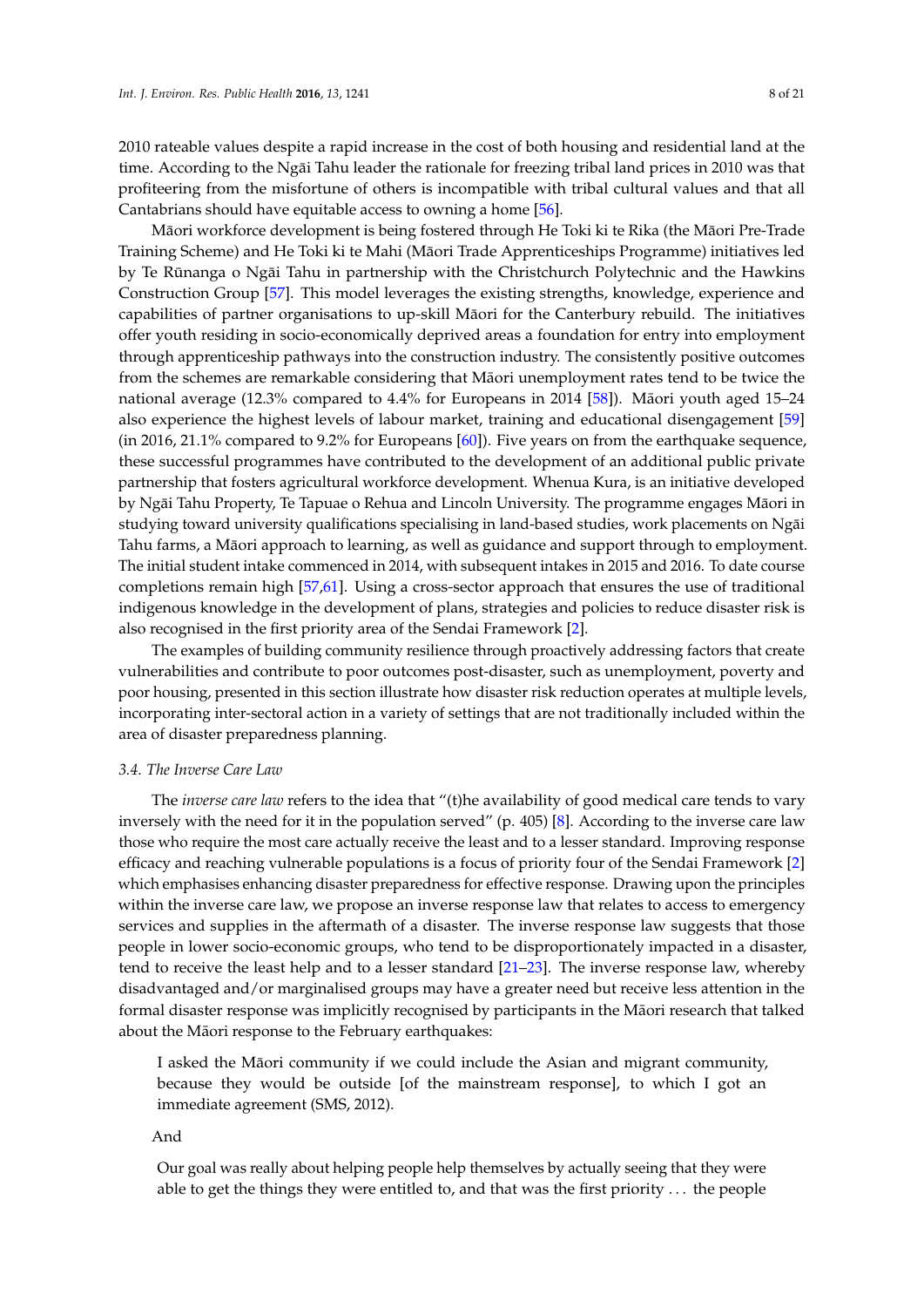that were falling out of the safety net if you like, that the government had put in place (SM, 2012).

And

 $\ldots$  the focus for us [the Māori response] was people that often end up marginalised  $\ldots$ [that] mainstream doesn't necessarily cater for ... " (OD, 2012).

Related to the inverse care law is the idea that there are large social inequalities in the patterning of vulnerability and distribution of resources post disaster [\[17,](#page-17-0)[21\]](#page-17-4). Higher income groups know how to make better use of services, they are more critical, tend to receive more attention and are able to get better access to resources and equipment than low income groups [\[8,](#page-16-7)[21,](#page-17-4)[62\]](#page-18-21). An example of inequalities in the distribution of resources in post-disaster Christchurch could be seen in the distribution of portable toilets between the high income suburb of Westmorland and the Eastern suburbs as discussed by a participant in the Māori research:

I think it was the Friday after the [February] earthquake, I [had] a meeting and right at the bottom of Westmorland hills there were about 20 Port-a-loos all lined up. So we go up the hill to [names place] and we say, 'got a bit of a walk to the Port-a-loo at the bottom of the hill mate', and he says 'ah no full sewerage here... nearly everyone on the hill's rung them—why did you put them there for, they're not needed, we've got sewerage'. They stayed there for weeks, while the people in the Eastern suburbs had nothing. Poor planning, poor follow up! (SMS, 2012).

Another participant from the Māori research also noted the absence of portable toilets in the Eastern suburbs:

The whole of [names street], which stretches between two bridges and takes up about 2 km of roadway, a lot of houses, not one toilet was delivered. We went without; there was not one Port-a-loo in sight for the whole period [six weeks]. Yep, there was nothing on our street at all, and the surrounding streets, so it made life hugely difficult (HD).

These Māori participants, who were known to each other, noted the oversupply of portable toilets in a wealthier suburb that was marginally affected and compared this with a lack of portable toilets in the low income areas that were severely impacted. Observations regarding the portable toilets provided tangible evidence that confirmed the participants' impressions that post-impact the lower socio-economic areas were being poorly served by the formal emergency response.

Post-impact portable toilets were deemed assets of strategic importance, commandeered and distributed through the formal emergency response sector [\[63\]](#page-18-22). A lack of portable toilets in the low socio-economic area of Aranui was noted in a media report post-impact [\[64\]](#page-19-0) and in research that mapped the distribution of portable toilets in Christchurch in March of 2011 which identified inequitable access to portable toilets in the Eastern suburbs [\[63\]](#page-18-22). The inverse care law also states that disadvantaged groups are least likely to engage with health care services and to receive formal training [\[8\]](#page-16-7). In the emergency management sector, the inverse care law may be minimised by ensuring that 'lay' emergency response training reaches those disadvantaged or marginalised groups who are at greatest risk and will need high levels of support post disaster. Working with a diverse range of communities is one way of ensuring that disaster preparedness initiatives will reach groups that are typically outside of the mainstream response.

## *3.5. Community-Based and Community Development Approaches*

Public health practice requires a range of sectors and groups to work collaboratively, and promotes partnerships with community [\[65\]](#page-19-1). Attention to multi-sectoral cooperation, and the development of partnerships with key stakeholders and communities, is a consideration within priority area two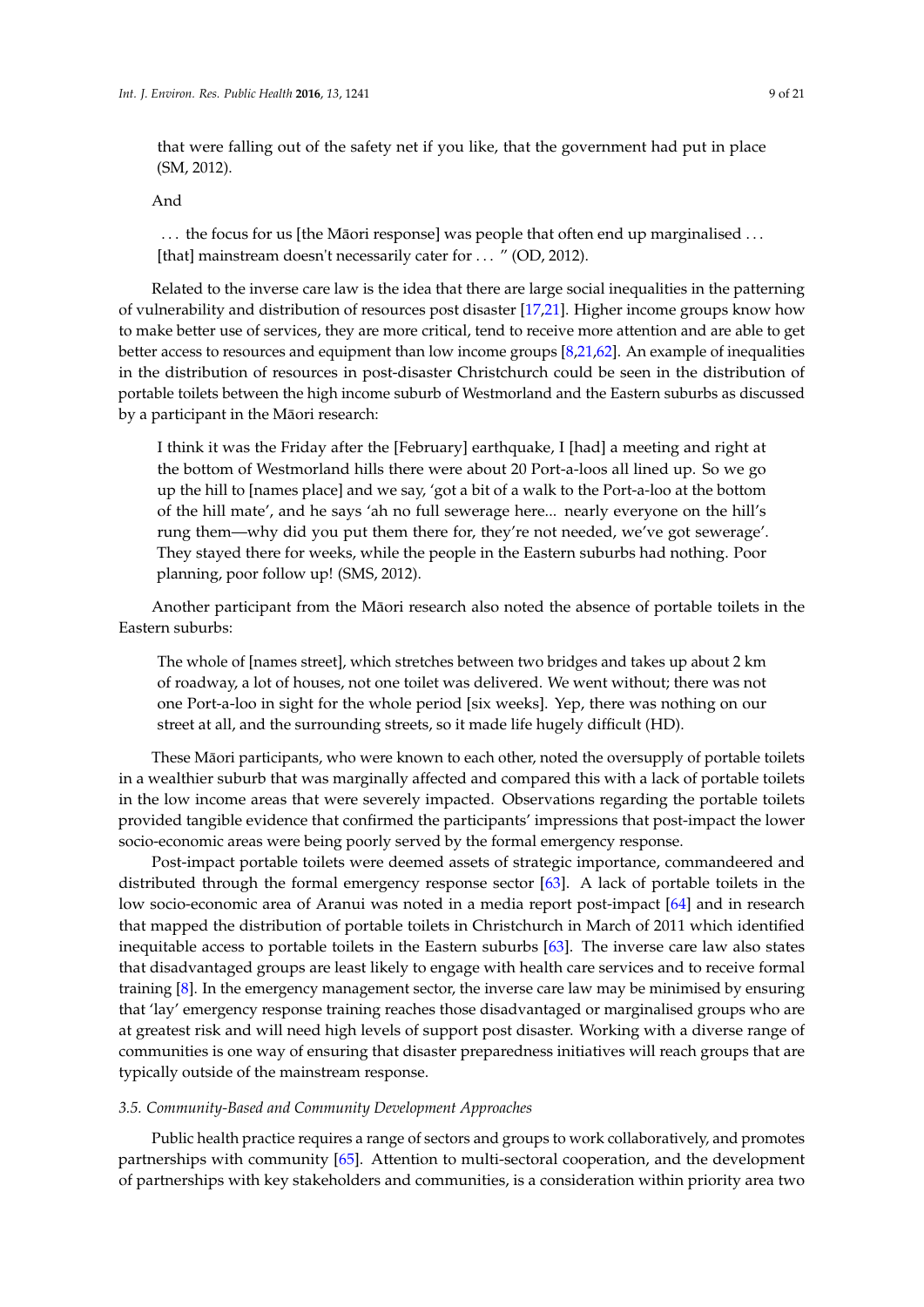in the Sendai Framework for Disaster Risk Reduction which focuses upon strengthening disaster risk governance [\[2\]](#page-16-1). The public health literature distinguishes between top down community-based and collaborative bottom-up community development approaches [\[9,](#page-16-8)[66\]](#page-19-2). The "new" Disaster Risk Management is also involved in building community resilience [\[4\]](#page-16-3). These different ways of working with communities have implications for how organisations involved in disaster risk reduction and emergency preparedness planning develop relationships with and work to prepare communities for disaster. In community-based health promotion, problems, targets and actions are defined by the sponsoring body. The notion of community is relatively unproblematic, with community settings being viewed as venues for interventions that largely target the individual. In these top-down community-based interventions, activities are mainly health, or in this case disaster preparedness, oriented [\[66\]](#page-19-2). Community-based initiatives tend to be single issue focused and time-limited, discontinuing once the sponsoring body has withdrawn (for an example of community-based disaster preparedness planning and response see [\[4\]](#page-16-3)).

Prior to the emergence of the "new" Disaster Risk Management approach disaster preparedness and response initiatives followed a similar top-down, command and control model in which trained experts provided advice to community members who are regarded as passive recipients of information. More recently, the "new" Disaster Risk Management has moved from a community-based approach to also include a community development perspective which seeks to empower communities and play an active role in their advancement. The formal emergency management sector has also started to acknowledge the value of voluntary community focused responders in disaster management, preparedness and response [\[67\]](#page-19-3). Community development is included in priority area one within the Sendai Framework for Disaster Risk Reduction [\[2\]](#page-16-1) which focuses upon enhancing collaboration with people at the local level.

In a community development perspective, problems, targets and actions are defined by the community which is recognised as a complex entity that is changeable and subject to power imbalances. Actions are aimed at supporting the community through focusing upon capacity building and empowerment. The target of the intervention may be the community itself or structures, services or policies that impact negatively upon the community by creating vulnerabilities [\[66\]](#page-19-2). Activities may be broad-based, targeting wider factors which are associated with negative social outcomes, such as discrimination [\[68](#page-19-4)[,69\]](#page-19-5), poverty or crime [\[70\]](#page-19-6), thereby providing indirect disaster resilience outcomes such as facilitating community empowerment and enhancing social capital. One example of a community development approach can be seen in the disaster preparedness initiatives untaken by the Wellington based marae [Māori Community Centre] Nga Hau e Wha o Paparārangi following their experience of receiving evacuees from the February 2011 Canterbury earthquake:

After the Christchurch earthquake we sat down with a number of other marae [Māori community centres], we were sponsored by the Hutt [City] Council, and we ended up with 10 marae dedicated to improving their standards. Not only have we tested our [emergency] procedures . . . we have expanded to include the doctors, the pharmacy, the local community centre, the ham radio operators. It is preparing "the community" to take responsibility for itself so that in an emergency we can look after our neighbours, we know what is available, we can get on doing it and not be a burden on the resources that will be required in a major emergency elsewhere. So we . . . train our people . . . in how to operate this facility in an emergency (Bill Rawiri, Ngā Hau e Whā Nga o Paparārangi, Film for *Change Aotearoa*, 2015 [\[71\]](#page-19-7)).

New Zealand's capital city, Wellington is built on or near several major fault lines. The Wellington fault, which runs directly under Wellington City and transects the Hutt Valley to the north, is thought to be capable of generating an earthquake of magnitude 7.5 or greater on the Richter Scale. GNS Science (Institute of Geological and Nuclear Sciences Ltd.) has estimated that there is a 10% chance of a major rupture occurring on this fault within the next 100 years. There are at least four other active fault lines in the subduction zone under the greater Wellington region that are also capable of generating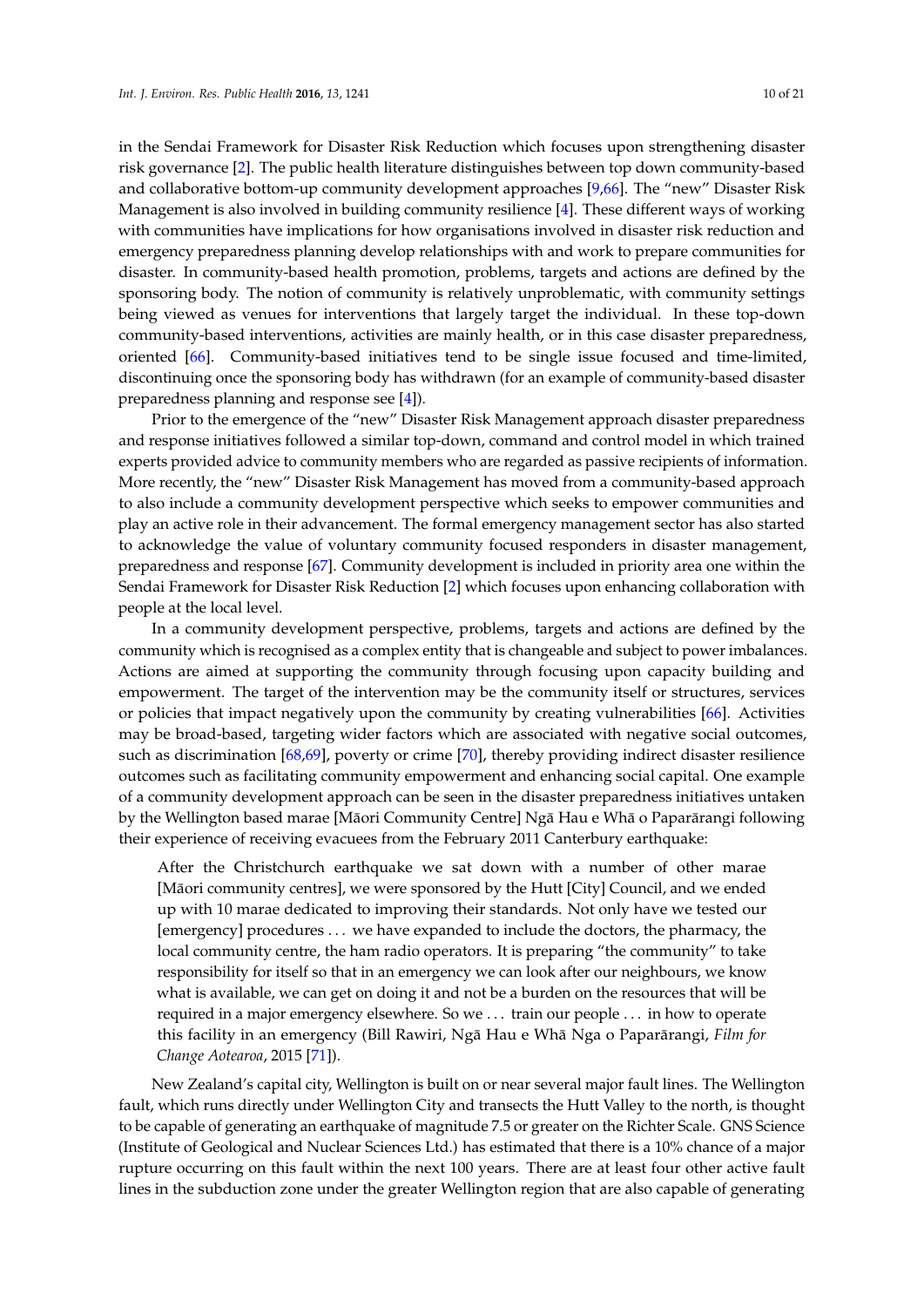a significant seismic event. The Canterbury, and subsequent earthquakes closer to Wellington, have heightened awareness of earthquake vulnerability within the Wellington region as well as the need for disaster preparedness within the community [\[72\]](#page-19-8). As part of a wider disaster preparedness strategy, Ngā Hau e Whā o Paparārangi has developed programmes that facilitate community empowerment through strengthening community networks and social cohesion locally. Initiatives include weaving, cooking, gardening, rongoa (Māori medicine) and Māori language classes which are held at the marae. Additional linkages into the local school, retirement home and the parole office ensure that all of the community is involved in the delivery of the programmes strengthening the resilience of the community through familiarity with the marae and each other:

We have gone from a rickety old whare [house] to having this building completely refurbished. We have gone from having no Civil Defence emergency resilience programme, to having container loads of material out there, gone from having no money in the bank, to money in the bank, gone from having toxic land that we are restoring now and we have programmes operating with "the community" and the involvement of everybody around us, it is just stunning. The whole thing is community involvement, and is *by the people*, *for the people, owned by the people*, nga hau e wha [Ngā hau e whā refers to the people of the four winds, in the Māori world this a term that means including everybody] so it is all theirs and sort of 10 min from the Capital and Parliament. (Bill Rawiri, Nga Hau e Wha o Paparārangi, Film for Change Aotearoa, 2015 [\[71\]](#page-19-7), *italics our emphasis*)

In this example of a community development approach the problem and subsequent actions to facilitate local disaster preparedness were identified by the marae community as a result of feeling ill-equipped to support traumatised evacuees from Christchurch following the February 2011 earthquake. The community itself, rather than individuals who happen to be present within a community setting, is the target of the intervention. Actions are focused upon capacity building through emergency response training and facilitating community resilience through outreach programmes that get diverse parts of the community working together. The local retirement home, primary school and disability community are invited to participate as evacuees in the welfare centre activation exercises which are held twice yearly at the marae. These linkages ensure that relationships with key people within the community, such as the school principal and retirement home manager, are maintained. The marae initiatives such as the community vegetable garden and cooking classes also enable the marae to identify local low income families that may be in need of greater support in the aftermath of a disaster. The programmes run at Ngā Hau e Whā o Paparārangi implicitly recognise that for indigenous people culture and cultural experience is crucial to the development and maintenance of good health [\[73\]](#page-19-9). Loss of culture is a threat to health as well as to resilience within Maori communities, culture therefore has the potential to become a positive resource for health gain as ¯ well as disaster risk mitigation [\[25,](#page-17-7)[73\]](#page-19-9).

Ngā Hau e Whā o Paparārangi is a member of Te Piringa o te Awakairangi which is a network of 10 marae located in the greater Wellington Region. Each of the marae within the network has developed similar emergency response training and outreach programmes within their communities. The network has developed linkages with Te Puni Kōkiri (the government department in charge of Maori affairs), the Wellington Regional Emergency Management Office, Red Cross and the Joint Centre ¯ for Disaster Research at Massey University. Te Piringa o te Awakairangi is now firmly established as a key component of the disaster preparedness and response network within the Wellington Region. This marae resilience network is an exemplar of a bottom-up community-development approach as it did not develop from the actions of local or regional emergency managers, it arose out of spontaneous community action and has community buy in that ensures its sustainability long term [\[74\]](#page-19-10). Subsequent to the formation of the network, Wellington regional emergency managers have recognised how the marae are able to add value in an emergency. They currently provide ongoing support to the initiative through attending meetings as a network partner, facilitating the provision of further resources (such as water storage tanks), providing advice and training to the community and evaluating their welfare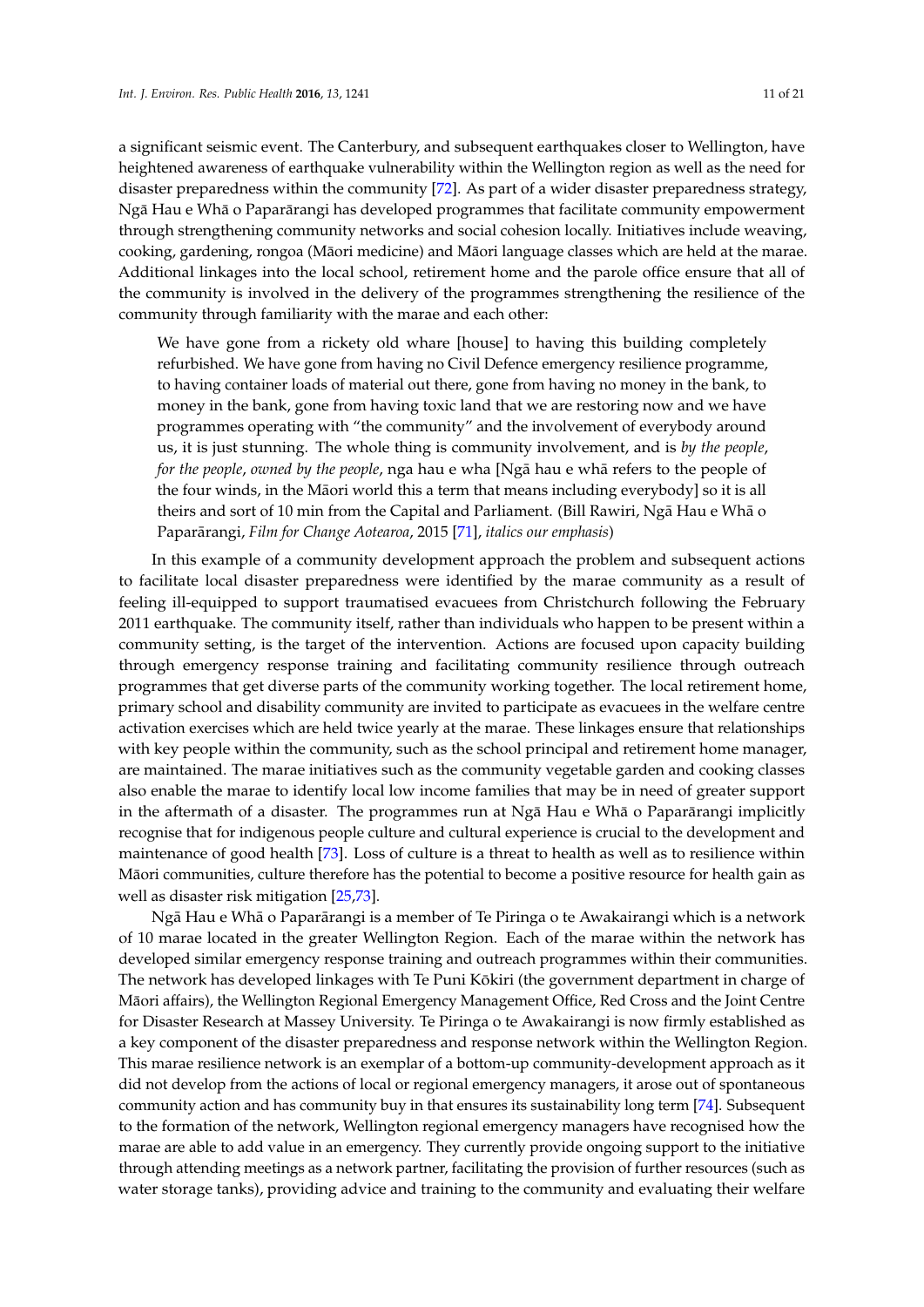centre activation exercises. Te Piringa o te Awakairangi is an example of how indigenous populations, that are often "marginalized" may be included in disaster preparedness, planning and response.

# *3.6. Hard-to-Reach Populations or Hard-to-Reach Organisations?*

The term "*hard-to-reach*" *populations* refers to groups within the population that are difficult to involve in public health programmes due to geographical location, social and economic circumstances, social isolation, cultural separateness and/or exclusion [\[10](#page-16-9)[,75\]](#page-19-11). Within public health, migrants, indigenous peoples and floating populations that are socially invisible such as homeless, stigmatised, impoverished or illiterate groups are commonly identified as hard-to-reach [\[10,](#page-16-9)[75\]](#page-19-11). An alternative view is to turn the lens away from a focus upon the group characteristics of hard-to-reach individuals to consider why the health system may be failing the most vulnerable people in society [\[37,](#page-17-19)[76\]](#page-19-12). Research conducted in the UK that accessed mortality records and matched them against personal health information identified that over 80% of individuals who would typically be regarded as hard-to-reach had accessed medical care in the year prior to their death. This finding led the researchers to question whether for certain groups it was health services that were hard-to-reach rather than the populations themselves [\[77\]](#page-19-13). New Zealand literature has also identified that for Māori and Pacific peoples, health services are "hard-to-reach". Māori present at the same rate as non-Māori for specialist health services, have higher mortality rates but receive fewer interventions for cardio-vascular disease [\[11\]](#page-16-10) and colon cancer [\[78\]](#page-19-14) compared to their European counterparts.

A Christchurch initiative that developed following the Canterbury earthquakes as a result of hard to reach services for the elderly residing in the most deprived suburbs is also an example of those with the least resources collaborating to provide access to care. Ngai Tahu elders identified a ¯ lack of accessible social support and acceptable healthcare services for elderly residents in Eastern Christchurch during the aftermath of the 2010–2011 Canterbury earthquakes. Hardship created by disruption to transport infrastructure post-impact was further compounded by the closure of health and social services and/or their migration to other areas of Christchurch due to severe seismic damage to facilities located in the hardest hit Eastern suburbs. Elderly Maori residents in Eastern Christchurch ¯ with health issues, and limited socio-economic resources were further marginalised through isolation in unsafe and unsecure homes. Ongoing isolation had an adverse impact on the residents' psychosocial and functional wellbeing as well as physical health. In response, five Maori women community leaders collaborated to ensure elderly residents were able to access social, healthcare and material support. Although initially targeting the needs of elderly Maori, the initiative was rapidly expanded to address ¯ support issues faced by the wider elderly community in Eastern Christchurch. The communitarian approach to addressing the needs of the elderly also received international recognition, as the United Nations International Strategy for Disaster Reduction (UNISDR) documented the initiative as an exemplar of best practice  $[79]$ . Key factors in the initiative's success have been the Māori women's collectivised approach to leadership as well as the enactment of traditional cultural values and communitarian practices. These "grass roots" actions offer a counterpoint to more commonly applied and hierarchically structured community-based and expert-led approaches to addressing community needs in disaster contexts. Grass roots community-development initiatives tend to achieve longevity compared to top-down community-based programmes. Five years later, and at the time of writing, this initiative is still on-going in Christchurch.

Within the disaster literature vulnerable populations include migrant [\[80\]](#page-19-16) and indigenous people, [\[81\]](#page-19-17) the elderly, [\[82\]](#page-19-18) children, medically dependent persons, homeless or shelter dependent people, physically or mentally disabled individuals and those who are rurally isolated [\[83\]](#page-19-19). In the past, emergency response planning developed in isolation from the community resulting in emergency managers having to make decisions that impacted upon groups with which they were unfamiliar [\[67\]](#page-19-3). Insular approaches to emergency management also meant that potentially useful collaborations with community groups were overlooked. Reflecting upon the historical command and control nature of emergency management prevalent in the 1990s one Ngai Tahu Kaum atua (elder) described Civil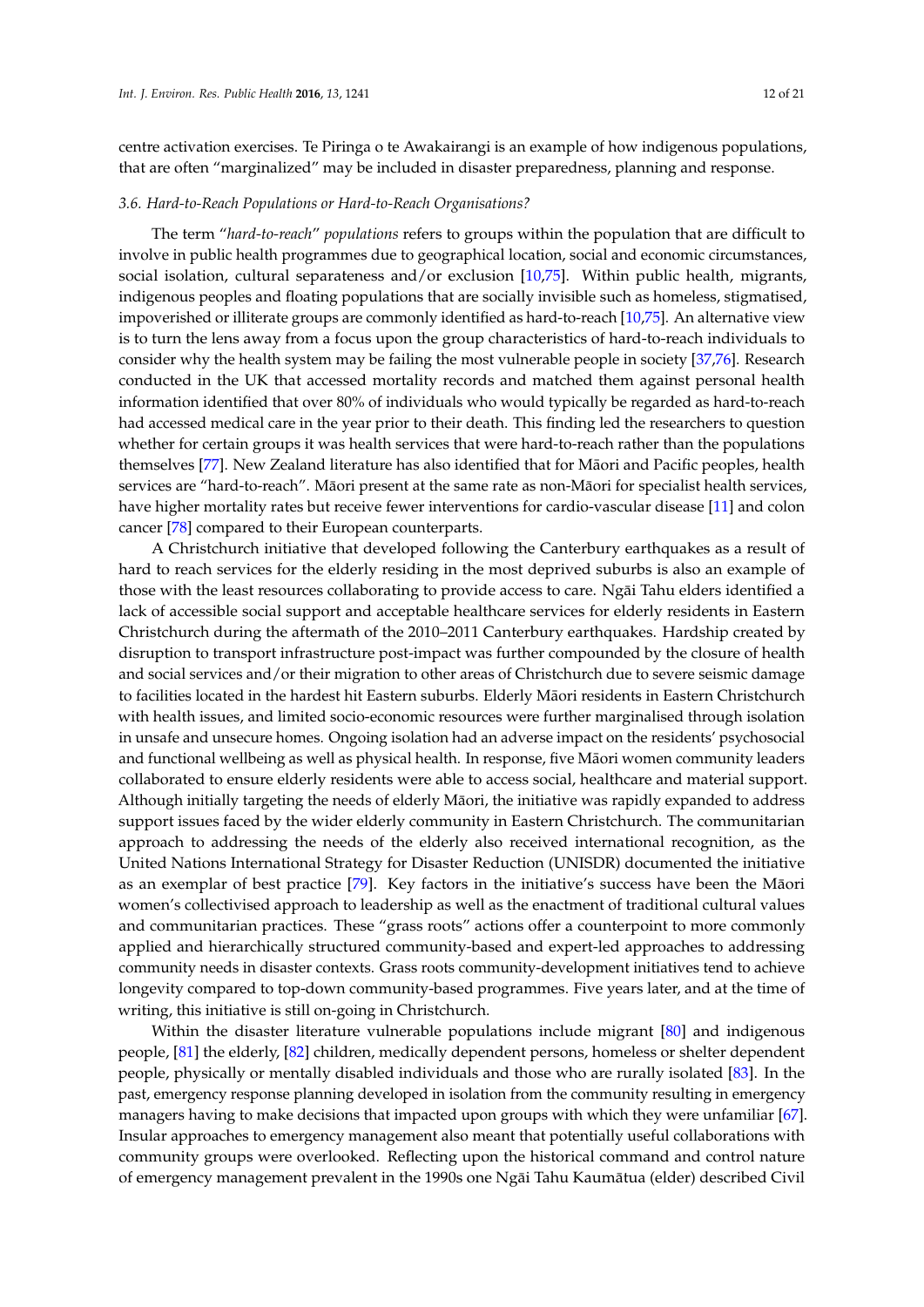Defence using language that identifies the organisation as "hard-to-reach". This elder was a participant in the Maori research and had previously held a senior role liaising with the government in regards to ¯ Māori welfare issues said:

way back in . . . 1993 there was [Cyclone] Bola, the Tairawhiti [and] Edgecumbe earthquakes and I said to Civil Defence in Wellington . . . the places for the disaster areas, the sector posts ought to be every marae in this country! . . . You people, you want to put people into the school or church, where . . . [are] the mattresses, . . . the cooking facilities, . . . the toilet facilities? So it's time you people recognise that the marae is the only place in this country for sector posts . . . I've been saying that for years . . . [But] No because they want to keep it to themselves . . . (CA, 2012).

Ngāi Tahu comprise the largest group within the Canterbury Māori community [[84\]](#page-19-20), and as the resident tribe, have a cultural imperative to ensure the wellbeing of all residents in the region. After the 22 February, earthquake in 2011, the Iwi (tribe) initiated a meeting with Māori representatives from government, private organisations and other tribes in order to collaboratively develop a coordinated earthquake response [\[25\]](#page-17-7). With the noted exception of representatives from the civil defence and emergency management infrastructure, the meeting was well attended by representatives from the Urban Māori Authority, the Ministry of Māori Development, Māori parliamentarians, the New Zealand Police, Non-Government Organisations (NGOs) and other tribes [\[85\]](#page-19-21). A national Maori Recovery Network was established that exhibited characteristics that are consistent with a ¯ community development approach to disaster risk reduction, including collaborative accountability, authority, agency, and actions. Ngai Tahu as regional guardians undertook the response leadership ¯ role, providing logistical governance and coordination of community support. The Iwi subsequently communicated and negotiated decision-making with NGOs, other iwi (tribes) Maori stakeholder ¯ institutions, as well as central government and local authorities [\[86\]](#page-20-0). The nationalised Māori Earthquake Recovery Network was highly effective and provided support in the form of shelter, food, water, clothing medical and social services to approximately 20,000 households. However, coordination with the formal emergency management infrastructure was initially extremely problematic [\[61\]](#page-18-20). It took eight days for the Māori response leadership to establish direct communication and a relationship with the emergency management infrastructure. This access had to be negotiated through a corporate side party, engaged in lifelines logistics [\[31\]](#page-17-13).

... It was a bit slow in us [the Māori Recovery Network] getting involved with the authorities, in fact it took us 8 days to break in . . . [And] . . . from that single meeting we then had a link directly to Civil Defence, so every day from then on all our reports went to Civil Defence . . . (SMS).

Following the 22 February earthquake central government took over co-ordination of the local emergency response in Christchurch. The imposition of external control disconnected a wide range of local relationships including ties to local Māori. The Māori Recovery Network was linked into Eastern communities that were severely impacted by the earthquakes. Forms of flax roots (grass roots) reporting meant that the network had important information about local conditions as well as unmet needs. The delayed coordination of the Māori response with the formal disaster and emergency management infrastructure contributed to duplication or the absence of services, such as fresh water delivery and portable toilets, in some regions [\[55\]](#page-18-14). The Chairperson of Te Rūnanga o Ngai Tahu subsequently communicated and negotiated decision-making with NGOs, Northern ¯ iwi (tribes), as well as Government and Local authorities in order to ensure that the Māori Recovery Network coordinated effectively with the formal disaster management infrastructure [\[87\]](#page-20-1). Within the public health and disaster literature indigenous populations are constructed as vulnerable and/or "hard-to-reach" [\[39](#page-17-21)[,88–](#page-20-2)[91\]](#page-20-3). The Ngāi Tahu response to the earthquakes disrupts that narrative, and provides an example of how the development of local linkages and networks prior to a disaster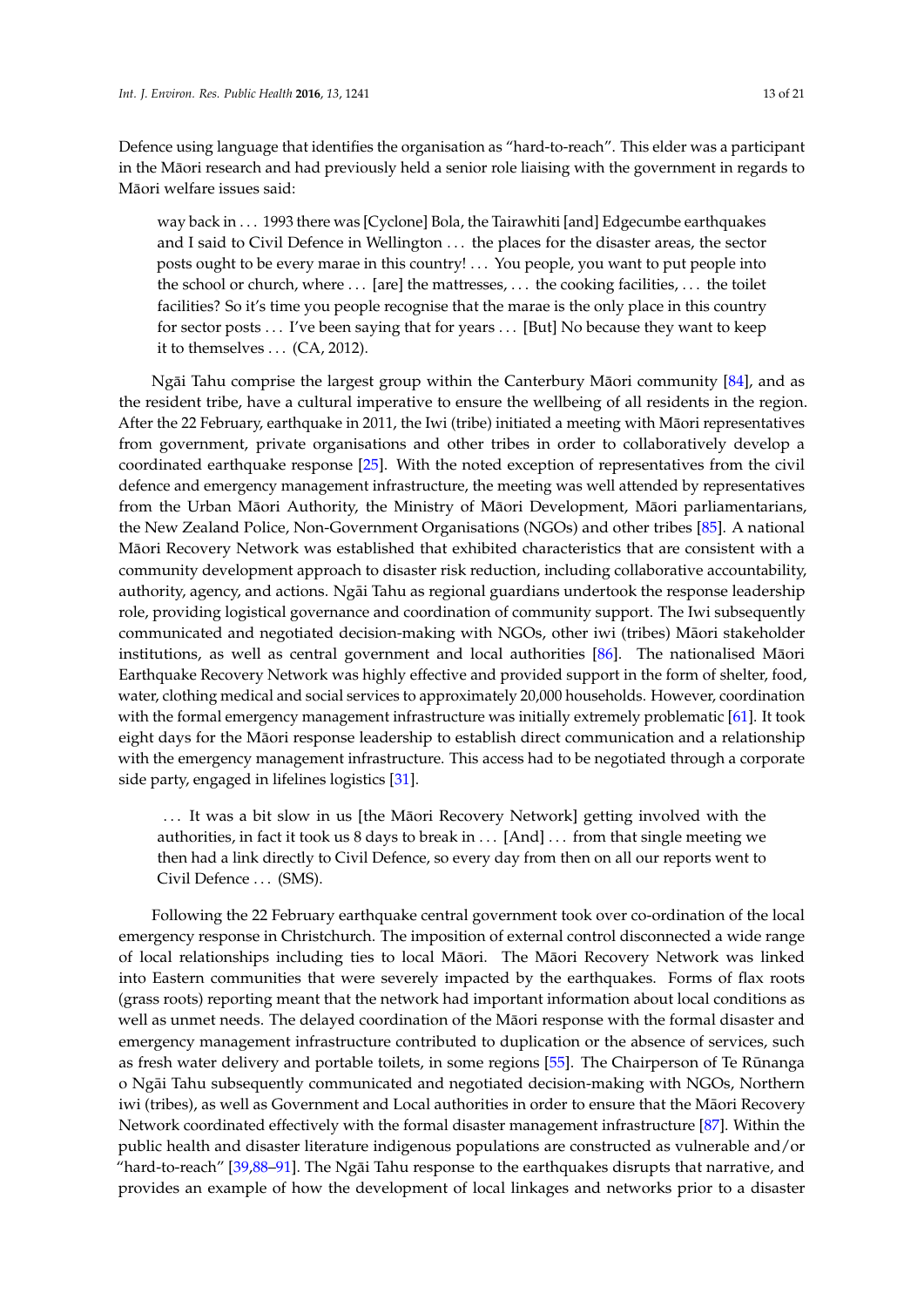ensures that lines of communication are open and that organisations involved in the formal emergency response are not "hard-to-reach".

#### *3.7. The Prevention Paradox*

*The prevention paradox* [\[24\]](#page-17-6) states that a focus on reducing risk across the population will have little benefit for the individual, while a sole focus on targeting at risk individuals or groups will have a limited effect at the population level. The prevention paradox may be used to understand and reduce risk as well as to facilitate readiness within the "new" Disaster Risk Management field.

Public health action focuses on the whole population, rather than at-risk individuals and groups [\[34\]](#page-17-16). The risk of disease is distributed across a population with the pattern of distribution normally resembling a bell curve. That is, there is a small proportion of people at high-risk, however the majority of people in a population are at low or medium risk. Compared to the relatively small number of people who are at high risk, more cases of disease will occur among the large proportion of the population at low or medium risk. Traditional approaches that focus upon those at most risk are based on the assumption that this is a distinct group requiring specially targeted interventions. A targeted approach is seductive as it appears to be highly appropriate and timely for individuals and seems to offer effective use of limited resources. However, Rose argues that focusing on high-risk individuals considers only the margins of the problem, and potentially misses a large proportion of the population who may still have poor outcomes [\[24\]](#page-17-6). This is known as the "prevention paradox". According to Rose strategies aimed at reducing risk across the whole population will be more effective in improving population health [\[24\]](#page-17-6). A whole population approach also avoids negative and harmful effects through labelling at-risk groups. A population based approach considers the social determinants of health, taking into account how individuals' attitudes and behaviours are shaped by social and environmental factors. Directing action at more upstream risk factors aims to change the underlying causes of disease and includes actions such as legislation, or healthy transport policies. This approach has the greatest potential to increase overall population health [\[24\]](#page-17-6). A structural or population based approach underpins priority three within the Sendai Framework [\[2\]](#page-16-1) which focuses upon investing in disaster risk for resilience. This action area proposes using legislative change, fiscal measures, strengthening of critical infrastructure, revision of building codes as well as mainstreaming disaster risk management within land use planning.

According to the prevention paradox disaster risk can be reduced through actions that focus on the whole population prior to a disaster, rather than solely on at-risk individuals and groups post-impact. The prevention paradox may be illustrated through returning to the disability accessible social housing example discussed previously in the section on inequality and inequity. Disaster risk is normally distributed across a population with a small number of people being recognised as high risk. The disabled and elderly are a high risk group that is vulnerable to displacement and subsequent acute housing need following a disaster [\[40,](#page-18-0)[92\]](#page-20-4). Ensuring that disability accessible social housing is earthquake resilient and that the houses are well maintained would reduce risk by increasing housing security post-impact amongst the targeted disabled population. New Zealand's housing stock is of poor quality, compared to that of other OECD countries [\[93\]](#page-20-5). Prior to the 2001–2011 earthquakes, the majority of the rental housing stock in Christchurch was old, poorly maintained and constructed when building standards and techniques did not factor in a need for earthquake resilience. In addition, a higher prevalence of poor housing is located within the privately rented sector compared to other tenures. The state of the rental housing stock in Christchurch meant that the absolute number of people who were displaced following the 22 February 2011 earthquake was greater among the general population of renters. The prevention paradox states that focusing on high-risk individuals considers only the margins of the problem, and potentially misses a large proportion of the population who may still have poor outcomes post-disaster.

An upstream focus on using legislation to improve all rental housing would reduce the absolute risk of displacement across the entire population including people with disabilities. Legislative action,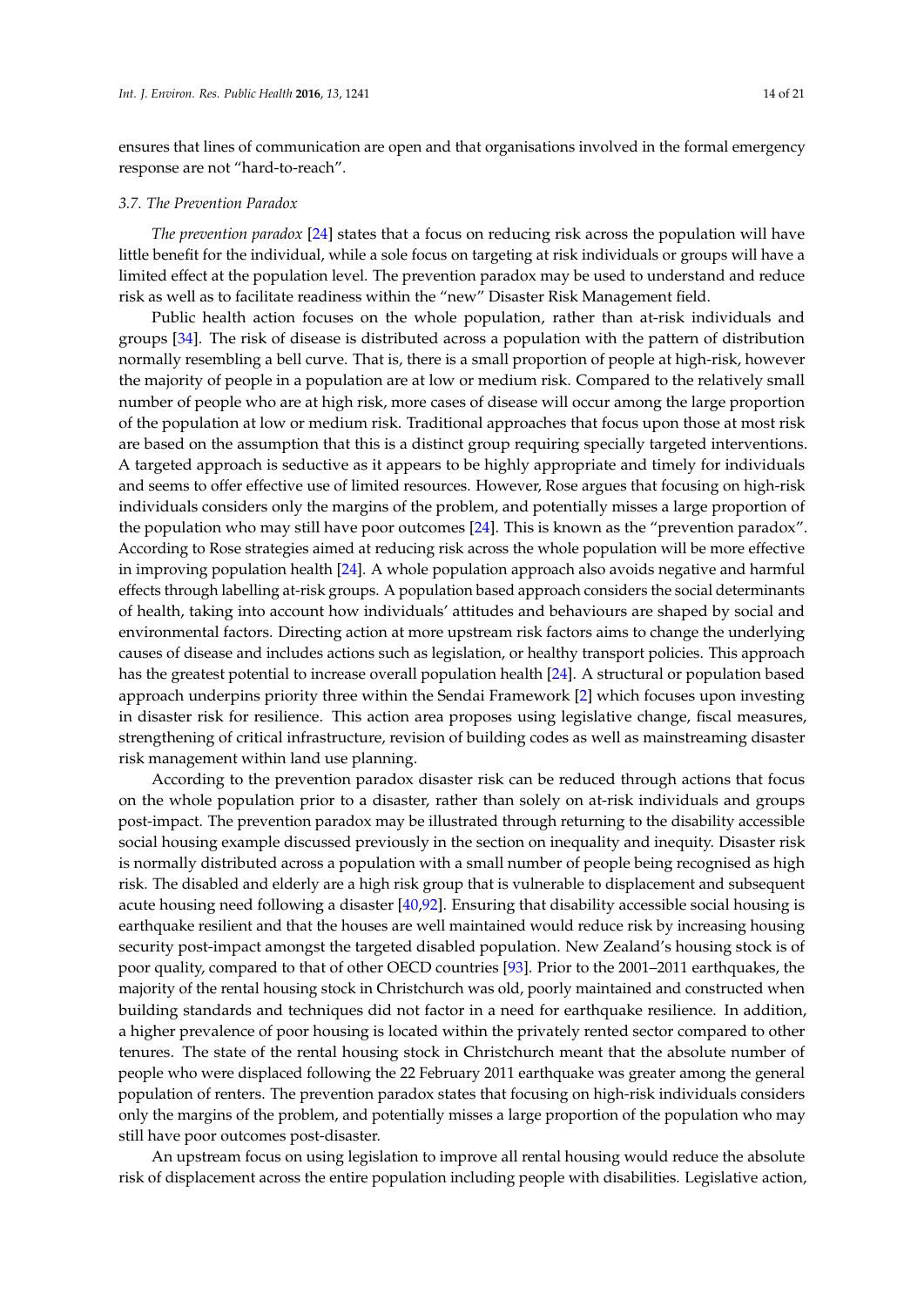such as introducing a rental warrant of fitness [\[93\]](#page-20-5), would improve the standard of rental housing across a large and increasing proportion of the population who are renting resulting in better health outcomes. More robust housing would, in turn, strengthen community resilience and reduce demand on emergency services and welfare centres in the aftermath of a major disaster. Legislative action to strengthen the building code so that dwellings are earthquake resilient will only bring outcome benefits to individuals in the event of a major disaster. On the other hand, providing earthquake resilient housing to only high risk individuals and groups will have a limited effect on ensuring housing security and health benefits at the population level in a major disaster. Priority area four within the Sendai Framework [\[2\]](#page-16-1) which focuses upon "Build Back Better" post-disaster aims to direct action during the reconstruction phase at more upstream risk factors in order to change the underlying causes of disaster vulnerability within the built environment. Actions within this approach include legislative change, land use and urban planning policies [\[94\]](#page-20-6) as well as strengthening lifelines and infrastructure [\[72\]](#page-19-8). This method has the greatest potential to reduce the distribution of disaster risk across the entire population and thereby improve outcomes following future disasters.

#### *3.8. The Inverse Prevention Law*

The prevention paradox has been recently extended to include the inverse prevention law. The *Inverse Prevention Law* [\[12\]](#page-16-11) states that "those in most need of benefitting from preventive interventions are least likely to receive them" (p. 190) [\[95\]](#page-20-7). Health promotion programmes that successfully improve overall population health outcomes may increase disparities in health between groups. Smoking rates, for example have decreased over time in many Western countries. However, the quit rate has been greater among people in higher socio-economic groups creating disparities in health damaging behaviours and outcomes between advantaged and disadvantaged groups within the same population [\[96\]](#page-20-8). *Intervention generated inequalities* occur when there are disparities in service provision, response, access, uptake, compliance and long term sustainability between socio-economic groups [\[95](#page-20-7)[,96\]](#page-20-8). Downstream interventions that require voluntary action by individuals such as health education or mass media campaigns are examples of interventions that increase inequalities. Upstream or structural interventions at the policy level, that focus upon delivering benefits to disadvantaged groups as well as reducing inequity, are less likely to increase inequalities and may even reduce them. Examples of public health interventions that do not increase inequalities include reducing price barriers, improvements to workplace health and safety legislation or fiscal measures such as tobacco pricing [\[97\]](#page-20-9).

The promotion of "national strategies to strengthen public education and awareness for disaster risk reduction" (p. 10) through social media is a focus of priority one within the Sendai Framework which emphasizes understanding disaster risk [\[2\]](#page-16-1). In New Zealand mass media campaigns such as "Drop, Cover and Hold" [\[98\]](#page-20-10) and "Fix, Fasten, Forget" [\[99\]](#page-20-11) are the preferred means for raising awareness about earthquake preparedness and response among the general population. Mass media campaigns are useful for changing attitudes towards emergency preparedness so that people working within the area of disaster risk reduction are able to argue for greater resources as well as positive legislative change. However, evidence from public health has identified that mass media campaigns are rarely effective among socio-economically deprived populations [\[96\]](#page-20-8). Drawing upon the inverse prevention law principle we suggest that people in higher socio-economic groups are more likely to respond to and comply with disaster preparedness messages creating disparities in outcomes post disaster between advantaged and disadvantaged groups within the same population. Intervention generated inequalities may also appear between the general population and people with a disability when preparedness information is aimed at the able-bodied population.

Disabled people who were living in Christchurch at the time of the Canterbury earthquakes identified that advice provided by Civil Defence Emergency Management was not appropriate to their situation, as it was too general or made assumptions about people's bodies or lives that did not apply to them [\[30,](#page-17-12)[53\]](#page-18-12). Shane, a participant in the disability research who has profound hearing loss and is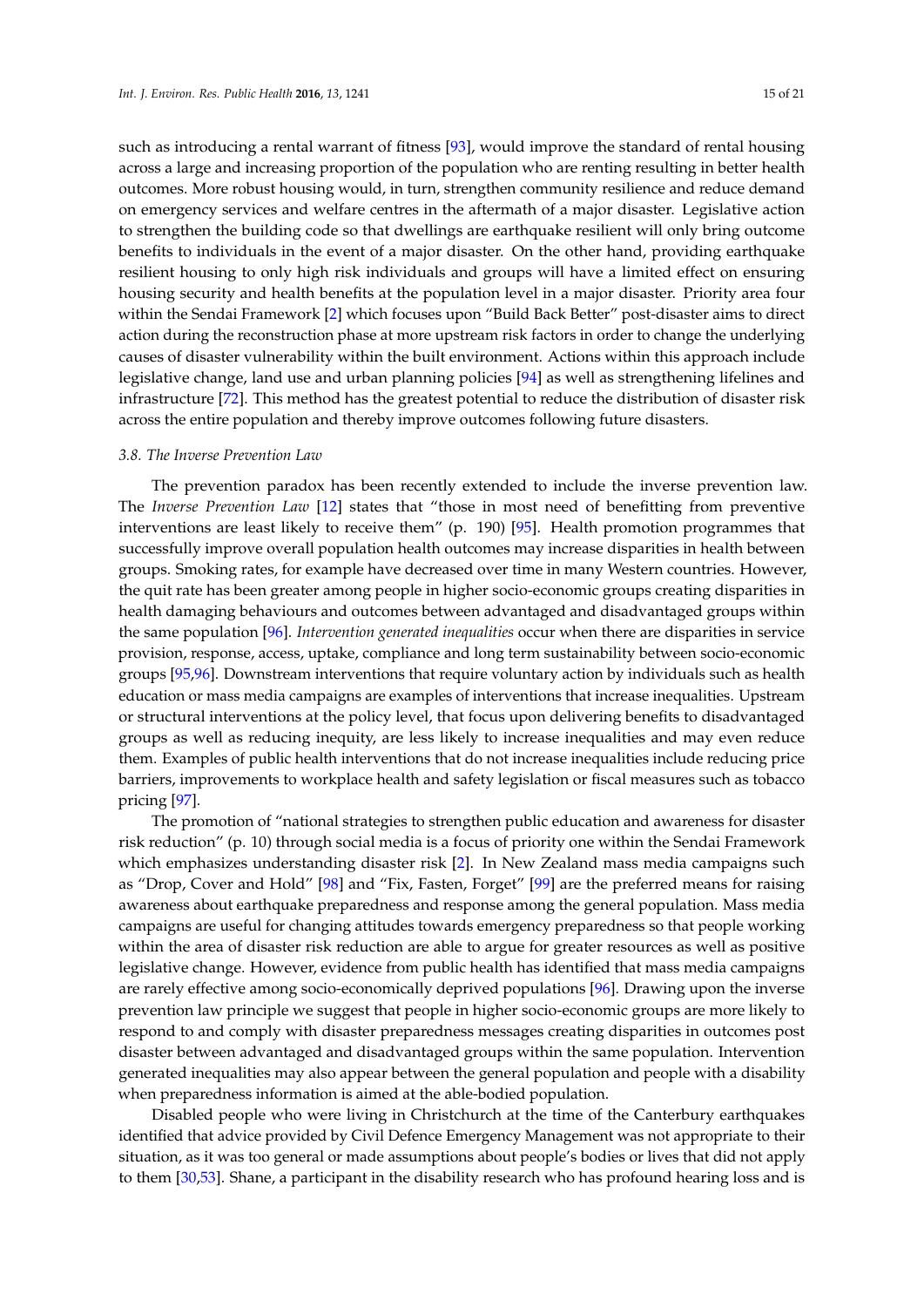an advocate for the deaf community, made the following comment about emergency preparedness information following the magnitude 7.1 September 2010 earthquake:

. . . Round about November [2010] we started preparing ourselves [for a future seismic event] . . . I found Civil Defence completely useless . . . because it's not designed for people with a disability (Shane, 2012).

Disaster risk is also known to be socially patterned and disproportionately prevalent in disadvantaged communities [\[41,](#page-18-23)[100,](#page-20-12)[101\]](#page-20-13). Intervention generated inequalities are likely to be magnified by preparedness strategies that will achieve a disproportionate uptake by able-bodied individuals and/or those in higher socio-economic groups through excluding the disabled population, requiring co-funding and/or voluntary action by individuals. The Sendai Framework [\[2\]](#page-16-1) recommends that national campaigns involving public education to raise awareness of disaster risk should take into account "specific audiences and their needs" (p. 10). Without targeting those areas and groups where socio-economic disparities are greatest, disaster risk reduction strategies may fail to reach the areas and people that need it most. In unequal societies, statutory regulation, combined with population based strategies that reduce inequity, may be a more effective way to strengthen community resilience than disaster risk reduction strategies in which individual behavior is the target of intervention.

# **4. Conclusions**

This paper has outlined relatively recent changes within the disaster risk management field, towards the inclusion of risk reduction and building resilience. This resonates with public health's focus on social determinants of health, moving to a broader focus which acknowledges these key conditions can shape population outcomes following disaster. Research highlights that following disasters, low socioeconomic households and communities face increased risk and amplified lack of access to the social determinants of health. Similarly, there is evidence of inequalities in outcomes following disasters, some of which can be defined as inequities as they are either avoidable or unfair. Inequitable outcomes present in the aftermath of a disaster, particularly for already deprived population groups, often stem from existing structural inequalities. Māori initiatives following the Canterbury earthquakes exemplify how population outcomes can be improved through equity-driven approaches, which focus on building community resilience through reducing vulnerability. The inequitable patterning of outcomes post-disaster can also be linked to the distribution of resources post-impact and in recovery. The experiences of deprived neighbourhoods in Canterbury in receiving less attention and resources than wealthier suburbs illustrate the inverse care law for those positioned outside mainstream responses.

The Sendai Framework directs more action upstream, to influence the determinants of disaster vulnerability as disaster risk is socially patterned and disproportionately experienced in disadvantaged communities. Public health maintains concern with the population as a whole, and combines diverse strategies necessary when acknowledging the interconnected relationships of determinants across different levels (micro, meso, and macro levels of social systems). Traditional approaches focusing at the individual level on risk and literacy within public health and the disaster fields shows that education and awareness does not guarantee that individuals respond appropriately or adequately. Presumptions that once "fully" informed, individuals and communities will change their behaviour exaggerates the ease of behaviour modification and risks blaming and stigmatising individuals. The "new" disaster risk management field, aligns more closely with the "new" public health, in recognising that micro-level preparedness activities must be used in conjunction with other approaches. Directing action at the community level can help to ensure disaster initiatives respond to the needs of all, within the context of their lives, while engaging communities in disaster risk reduction and response may also increase the resources that facilitate disaster resilience. This application of socioecological approaches facilitates inter-sectoral action, and builds on the physical and economic resources of the communities to increase their resilience and autonomy. Community development approaches incorporate action on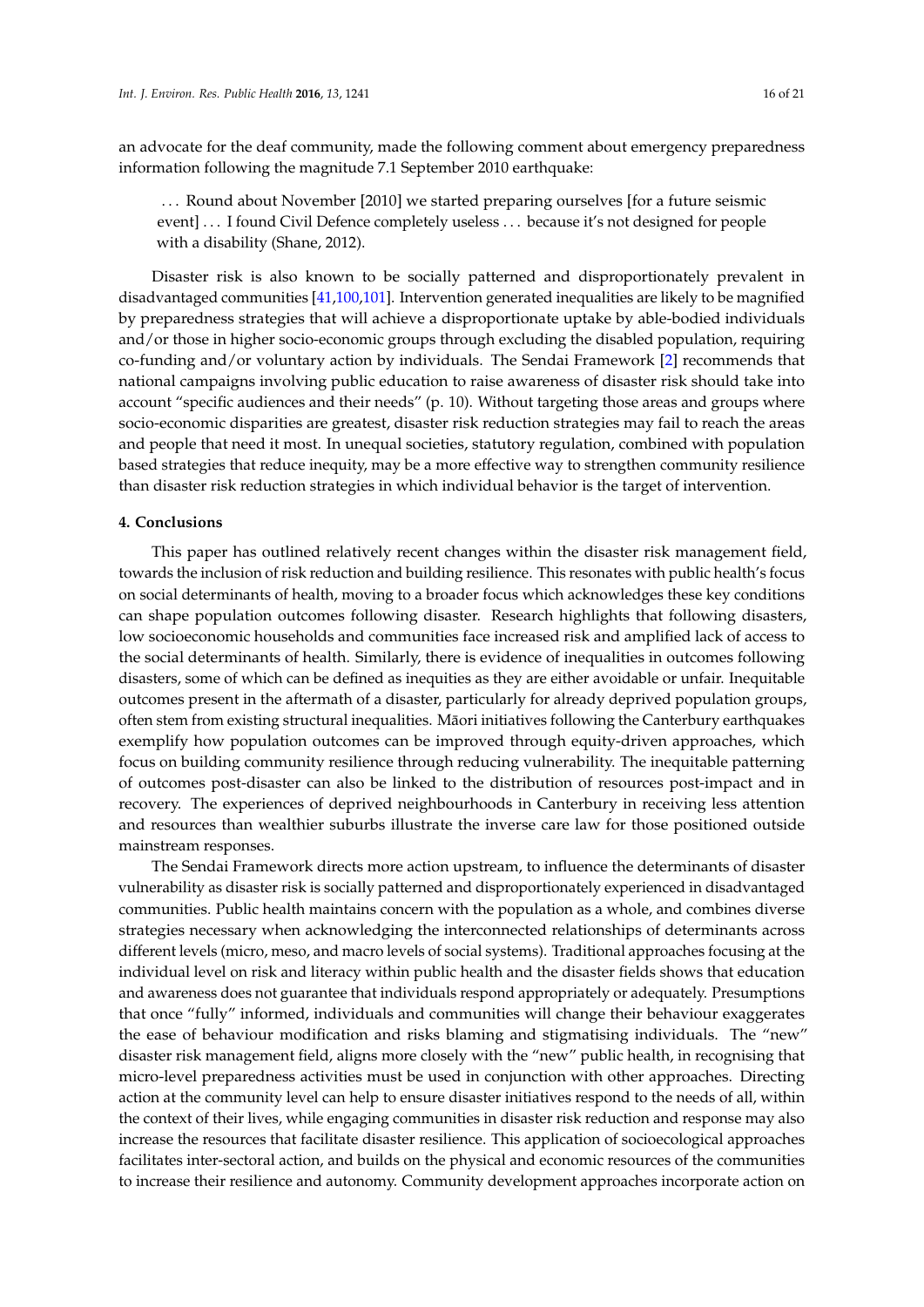social, economic and environmental factors which influence individuals' behaviour, and can be more effective in addressing health inequities. This move away from individual and lifestyle approaches to community capacity within the disaster field has focused on the everyday contexts in which people live and is, perhaps, particularly important in unequal societies. Community action may be a more effective way to strengthen community resilience than disaster risk reduction strategies in which individual behavior is the target of intervention. Structural approaches, which identify macro level determinants resulting in poor outcomes and health inequity, are also more comprehensive than individual lifestyle approaches. Improving outcomes following disasters requires changing environments, policies and regulations to support equity and resilience.

**Acknowledgments:** The authors would like to acknowledge the participants who contributed to the Maori and ¯ disability research which was drawn upon to illustrate ideas presented in this paper.

**Author Contributions:** Suzanne Phibbs, Christine Kenney and Christina Severinsen conceived and wrote the initial draft. Jon Mitchell and Roger Hughes provided feedback on the initial draft and suggestions for linkages to the fields of disaster risk reduction and emergency management as well as suggestions in relation to public health. Suzanne Phibbs, Christine Kenney and Christina Severinsen revised the paper in accordance with these comments and consensus on the final version of the paper was achieved.

**Conflicts of Interest:** The authors declare no conflict of interest. No sponsoring body had any role in the design of the paper, in the writing of the manuscript, and in the decision to publish the results.

# **References**

- <span id="page-16-0"></span>1. Aitsi-Selmi, A.; Murray, V.; Wannous, C.; Dickinson, C.; Johnston, D.; Kawasaki, A.; Stevance, A.-S.; Yeung, T. Reflections on a Science and Technology agenda for 21st Century Disaster Risk Reduction. *Int. J. Disaster Risk Sci.* **2016**, *7*, 1–29. [\[CrossRef\]](http://dx.doi.org/10.1007/s13753-016-0081-x)
- <span id="page-16-1"></span>2. UNISDR (United Nations International Strategy for Disaster Reduction). *Sendai Framework for Disaster Risk Reduction 2015–2030*; The United Nations Office for Disaster Risk Reduction: Geneva, Switzerland, 2015.
- <span id="page-16-2"></span>3. UNISDR (United Nations International Strategy for Disaster Reduction). Hyogo Framework for Action 2005–2015: Building the Resilience of Nations and Communities to Disasters. In Proceedings of the World Conference on Disaster Reduction, Kobe, Japan, 18–22 January 2005.
- <span id="page-16-3"></span>4. Mitchell, A.; Glavovic, B.; Hutchinson, B.; MacDonald, G.; Roberts, M.; Goodland, J. Community-based Civil Defence Emergency Management Planning in Northland, New Zealand. Available online: <http://www.massey.ac.nz/~trauma/issues/2010--1/mitchell.htm> (accessed on 22 August 2016).
- <span id="page-16-4"></span>5. Lindsay, J. The Determinants of Disaster Vulnerability. Achieving Sustainable Mitigation through Population Health. *Nat. Hazards* **2003**, *28*, 291–304. [\[CrossRef\]](http://dx.doi.org/10.1023/A:1022969705867)
- <span id="page-16-5"></span>6. Kawachi, I.; Subramanian, S.; Almeida-Fiho, N. A glossary for health inequalities. *J. Epidemiol. Community Health* **2002**, *56*, 647–652. [\[CrossRef\]](http://dx.doi.org/10.1136/jech.56.9.647) [\[PubMed\]](http://www.ncbi.nlm.nih.gov/pubmed/12177079)
- <span id="page-16-6"></span>7. Centres for Disease Control. *Disaster Epidemiology*; U.S. Department of Health and Human Services: Atlanta, GA, USA, 2012.
- <span id="page-16-7"></span>8. Hart, J.T. The Inverse Care Law. *Lancet* **1971**, *7696*, 405–412. [\[CrossRef\]](http://dx.doi.org/10.1016/S0140-6736(71)92410-X)
- <span id="page-16-8"></span>9. Parker, E. Health Promotion. In *Introduction to Public Health*; Fleming, M.L., Parker, E., Eds.; Elsevier: Chatswood, Australia, 2009.
- <span id="page-16-9"></span>10. Shaghaghi, A.; Bhopal, R.; Sheikh, A. Approaches to Recruiting "Hard-To-Reach" Populations into Research: A Review of the Literature. *Health Promot. Perspect.* **2011**, *1*, 86–94. [\[PubMed\]](http://www.ncbi.nlm.nih.gov/pubmed/24688904)
- <span id="page-16-10"></span>11. Robson, B. What is Driving the Disparities? In *Understanding Health Inequalities in Aotearoa New Zealand*; Dew, K., Matheson, A., Eds.; Otago University Press: Dunedin, New Zealand, 2008; pp. 19–31.
- <span id="page-16-11"></span>12. Acheson, D. *Independent Inquiry into Inequalities in Health Report*; Department of Health: London, UK, 1998.
- <span id="page-16-12"></span>13. Norris, F.; Stevens, S.; Pfefferbaum, B.; Wyche, K.; Pfefferbaum, R. Community Resilience as a Metaphor, Theory, Set of Capacities, and Strategy for Disaster Readiness. *Am. J. Community Psychol.* **2007**, *41*, 127–150. [\[CrossRef\]](http://dx.doi.org/10.1007/s10464-007-9156-6) [\[PubMed\]](http://www.ncbi.nlm.nih.gov/pubmed/18157631)
- <span id="page-16-13"></span>14. Enarson, E. Through women's eyes: A gendered research agenda for disaster social science. *Disasters* **1998**, *22*, 157–173. [\[CrossRef\]](http://dx.doi.org/10.1111/1467-7717.00083) [\[PubMed\]](http://www.ncbi.nlm.nih.gov/pubmed/9654814)
- 15. Mulligan, M.; Nadarajah, Y. Rebuilding community in the wake of disaster: Lessons from the recovery from the 2004 tsunami in Sri Lanka and India. *Community Dev. J.* **2011**. [\[CrossRef\]](http://dx.doi.org/10.1093/cdj/bsr025)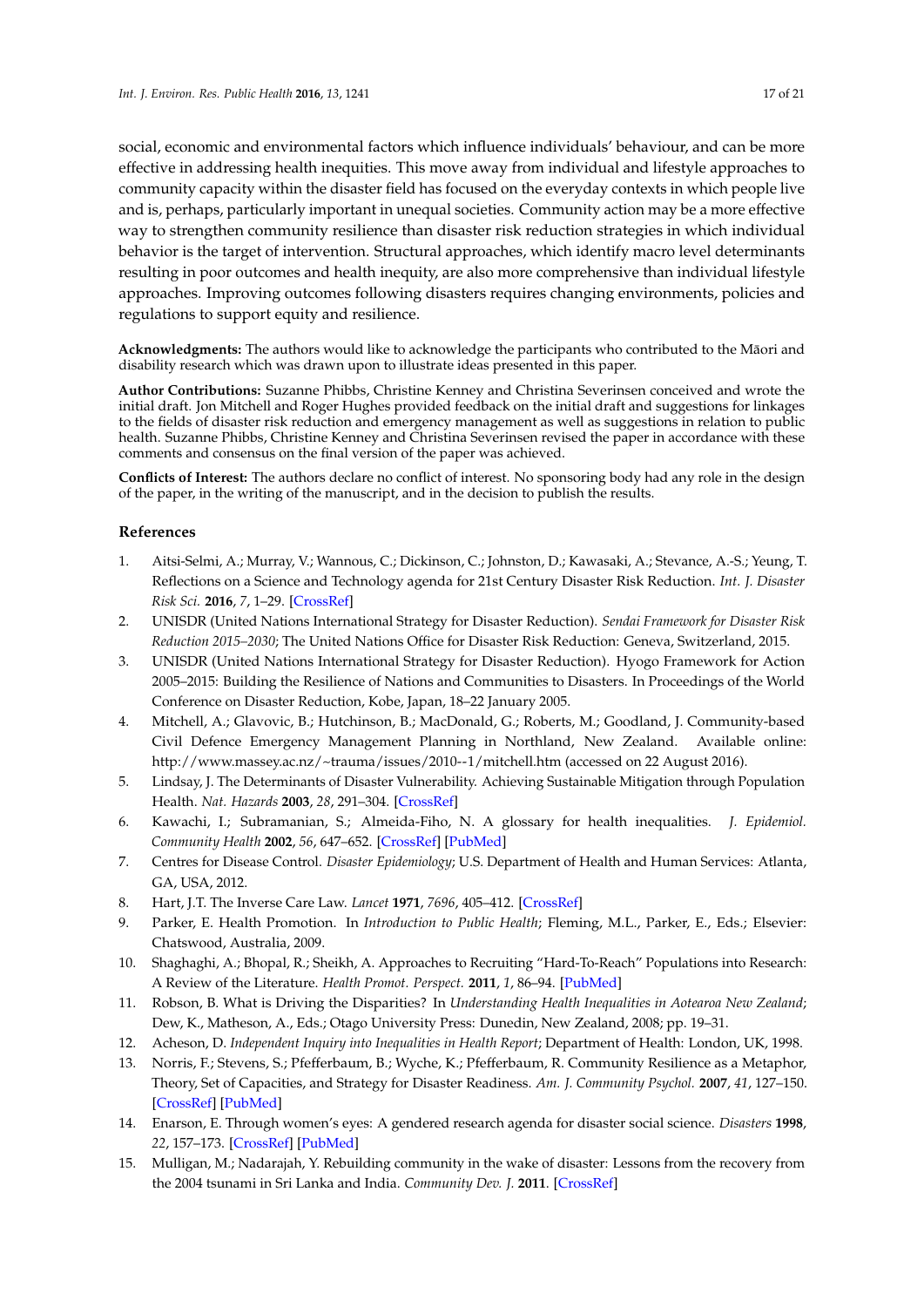- 16. Tierney, K. From the Margins to the Mainstream? Disaster Research at the Crossroads. *Annu. Rev. Sociol.* **2007**, *33*, 503–525. [\[CrossRef\]](http://dx.doi.org/10.1146/annurev.soc.33.040406.131743)
- <span id="page-17-0"></span>17. Weber, L.; Hilfinger Messias, D. Mississippi front-line recovery work after Hurricane Katrina: An analysis of the intersections of gender, race, and class in advocacy, power relations and health. *Soc. Sci. Med.* **2012**, *74*, 1833–1841. [\[CrossRef\]](http://dx.doi.org/10.1016/j.socscimed.2011.08.034) [\[PubMed\]](http://www.ncbi.nlm.nih.gov/pubmed/21978634)
- <span id="page-17-1"></span>18. Barbera, J.; Yeatts, D.; Macintyre, A. Challenge of Hospital Emergency Preparedness: Analysis and Recommendations. *Disaster Med. Public Health Prep.* **2009**, *3*, 574–582. [\[CrossRef\]](http://dx.doi.org/10.1097/DMP.0b013e31819f754c) [\[PubMed\]](http://www.ncbi.nlm.nih.gov/pubmed/19491592)
- <span id="page-17-2"></span>19. Runkle, J.; Brock-Martin, A.; Karmaus, W.; Svendsen, E. Secondary surge capacity: A framework for understanding long-term access to primary care for medically vulnerable populations in disaster recovery. *Am. J. Public Health* **2012**, *102*, e24–e32. [\[CrossRef\]](http://dx.doi.org/10.2105/AJPH.2012.301027) [\[PubMed\]](http://www.ncbi.nlm.nih.gov/pubmed/23078479)
- <span id="page-17-3"></span>20. Howden-Chapman, P.; Pearson, A.; Goodyear, R.; Chisolm, E.; Amore, K.; Rivera-Munoz, G.; Woodbury, E. The Inverse Care Law. In *Once in a Lifetime: City Building after Disaster in Christchurch*; Bennett, B., Dann, J., Johnson, E., Reynolds, R., Eds.; Freerange Press: Christchurch, New Zealand, 2014; pp. 190–198.
- <span id="page-17-4"></span>21. Fothergill, A.; Peek, L. Poverty and Disasters in the United States: A Review of Recent Sociological Findings. *Nat. Hazards* **2004**, *32*, 89–110. [\[CrossRef\]](http://dx.doi.org/10.1023/B:NHAZ.0000026792.76181.d9)
- 22. Enarson, E. *SWS Factsheet: Women and Disaster*; Brandon University: Brandon, MB, Canada, 2006.
- <span id="page-17-5"></span>23. Masozera, M.; Bailey, M.; Kerchner, C. Distribution of impacts of natural disasters across income groups: A case study of New Orleans. *Ecol. Econ.* **2007**, *63*, 299–306. [\[CrossRef\]](http://dx.doi.org/10.1016/j.ecolecon.2006.06.013)
- <span id="page-17-7"></span><span id="page-17-6"></span>24. Rose, G. Sick Individuals and sick populations. *Int. J. Epidemiol.* **1981**, *30*, 427–432. [\[CrossRef\]](http://dx.doi.org/10.1093/ije/30.3.427)
- 25. Kenney, C.; Phibbs, S. A Māori Love Story: Community-led Disaster Management in response to the Ōtautahi (Christchurch) earthquakes as a framework for action. *Int. J. Disaster Risk Reduct.* **2015**, *14*, 46–55. [\[CrossRef\]](http://dx.doi.org/10.1016/j.ijdrr.2014.12.010)
- <span id="page-17-8"></span>26. Blaikie, N. *Designing Social Research: The Logic of Anticipation*; Polity Press: Malden, MA, USA; Oxford, UK; Cambridge, UK, 2000.
- <span id="page-17-9"></span>27. Braun, V.; Clarke, V. Using thematic analysis in psychology. *Qual. Res. Psychol.* **2006**, *3*, 77–101. [\[CrossRef\]](http://dx.doi.org/10.1191/1478088706qp063oa)
- <span id="page-17-10"></span>28. Phibbs, S.; Woodbury, E.; Williamson, K.; Good, G. What about us? Reported experiences of disabled people related to the Christchurch earthquakes. *Procedia Econ. Financ.* **2014**, *18*, 190–197. [\[CrossRef\]](http://dx.doi.org/10.1016/S2212-5671(14)00930-7)
- <span id="page-17-11"></span>29. Phibbs, S.; Woodbury, E.; Williamson, K.; Good, G. Emergency preparedness and perceptions of vulnerability among disabled people following the Christchurch earthquakes: Applying lessons learnt to the Hyogo Framework for Action. *Australas. J. Disaster Trauma Stud.* **2015**, *19*, 37–46.
- <span id="page-17-12"></span>30. Phibbs, S.; Woodbury, E.; Good, G.; Williamson, K. Issues experienced by disabled people following the 2010–2011 Canterbury earthquake series: Evidence based analysis to inform future planning and best practice guidelines for better emergency preparedness. *GNS Sci. Rep.* **2012**, *40*, 53.
- <span id="page-17-13"></span>31. Phibbs, S.; Kenney, C.; Solomon, M. Ngā Mōwaho: An analysis of Māori responses to the Christchurch earthquakes. *Kotuitui N. Z. J. Soc. Sci.* **2015**, *10*, 72–82. [\[CrossRef\]](http://dx.doi.org/10.1080/1177083X.2015.1066401)
- <span id="page-17-14"></span>32. Statistics, N.Z. *2013 Census QuickStats: Canterbury Region*; Statistics New Zealand: Wellington, New Zealand, 2015.
- <span id="page-17-15"></span>33. Potter, S.; Becker, J.; Johnston, D.; Rossiter, K. An overview of the impacts of the 2010–2011 Canterbury earthquakes. *Int. J. Disaster Risk Reduct.* **2015**, *14*, 6–14. [\[CrossRef\]](http://dx.doi.org/10.1016/j.ijdrr.2015.01.014)
- <span id="page-17-16"></span>34. Porter, G.; Blashki, G.; Grills, N. General practice and public health: who is my patient? *Aust. Fam. Phys.* **2014**, *43*, 483–486.
- <span id="page-17-17"></span>35. Wilkinson, R.; Marmott, M. *Social Determinants of Health: The Solid Facts*, 2nd ed.; World Health Organisation: Copenhagen, Denmark, 2003.
- <span id="page-17-18"></span>36. Public Health Advisory Committee. The Health of People and Communities. In *A Way Forward: Public Policy and the Economic Determinants of Health*; Public Health Advisory Committee: Wellington, New Zealand, 2004.
- <span id="page-17-19"></span>37. Hogg, D.; Kingham, S.; Wilson, T.M.; Ardagh, M. The effects of relocation and level of affectedness on mood and anxiety symptom treatments after the 2011 Christchurch earthquake. *Soc. Sci. Med.* **2016**, *152*, 18–26. [\[CrossRef\]](http://dx.doi.org/10.1016/j.socscimed.2016.01.025) [\[PubMed\]](http://www.ncbi.nlm.nih.gov/pubmed/26826805)
- <span id="page-17-20"></span>38. Klinenberg, E. *Heatwave: A Social Autopsy of Disaster in Chicago*; University of Chicago Press: Chicago, IL, USA, 2002.
- <span id="page-17-21"></span>39. Morgan, J.; Begg, A.; Beaven, S.; Schluter, P.; Jamieson, K.; Johal, S.; Johnston, S.; Sparrow, M. Monitoring wellbeing during recovery from the 2010–2011 Canterbury earthquakes: The CERA Wellbeing Survey. *Int. J. Disaster Risk Reduct.* **2015**, *14*, 96–103. [\[CrossRef\]](http://dx.doi.org/10.1016/j.ijdrr.2015.01.012)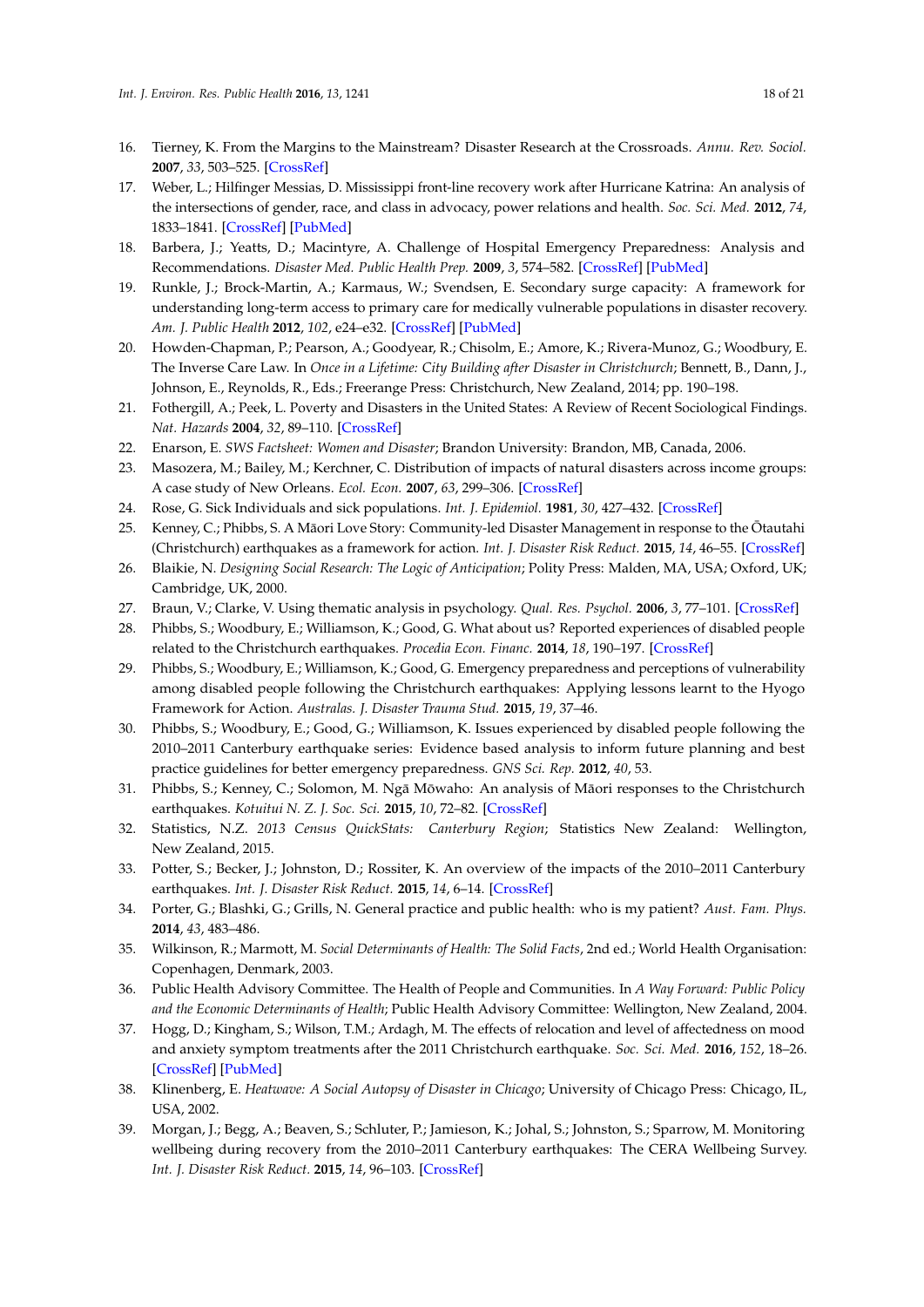- <span id="page-18-0"></span>40. Dorahy, M.J.; Rowlands, A.; Renouf, C.; Hanna, D.; Britt, E.; Carter, J.D. Impact of average household income and damage exposure on post-earthquake distress and functioning: A community study following the February 2011 Christchurch earthquake. *Br. J. Psychol.* **2015**, *106*, 526–543. [\[CrossRef\]](http://dx.doi.org/10.1111/bjop.12097) [\[PubMed\]](http://www.ncbi.nlm.nih.gov/pubmed/25267100)
- <span id="page-18-23"></span>41. Chou, Y.; Huang, N.; Lee, C.; Tsai, S.; Chen, L.; Chang, H. Who is at risk of death in an earthquake? *Am. J. Epidemiol.* **2004**, *169*, 688–695. [\[CrossRef\]](http://dx.doi.org/10.1093/aje/kwh270) [\[PubMed\]](http://www.ncbi.nlm.nih.gov/pubmed/15383413)
- <span id="page-18-1"></span>42. Paton, D. Emergency planning: Integrating community development, community resilience and hazard mitigation. *J. Am. Soc. Prof. Emerg. Manag.* **2000**, *7*, 109–216.
- <span id="page-18-2"></span>43. Christchurch City Council. Community Profile—November 2014 Aranui/Wainoni/Bexley Christchurch, 2014. Available online: [https://www.ccc.govt.nz/assets/Documents/Culture-Community/Stats](https://www.ccc.govt.nz/assets/Documents/Culture-Community/Stats-and-facts-on-Christchurch/CommunityProfile-BurwoodPegasus-AranuiWaioniBexley.pdf)[and-facts-on-Christchurch/CommunityProfile-BurwoodPegasus-AranuiWaioniBexley.pdf](https://www.ccc.govt.nz/assets/Documents/Culture-Community/Stats-and-facts-on-Christchurch/CommunityProfile-BurwoodPegasus-AranuiWaioniBexley.pdf) (accessed on 23 August 2016).
- <span id="page-18-3"></span>44. Statistics New Zealand. *QuickStats about Bexley*; Statistics New Zealand: Wellington, New Zealand, 2013.
- <span id="page-18-4"></span>45. Canterbury Earthquakes Royal Commission. *Interim Report*; Canterbury Earthquakes Royal Commission: Christchurch, New Zealand, 2011.
- <span id="page-18-5"></span>46. Ministry of Health. *Average Deprivation Scores*; Ministry of Health: Wellington, New Zealand, 2006.
- <span id="page-18-6"></span>47. Wilson, J. *The Truly Disadvantaged: The Inner City, the Underclass and Public Policy*; University of Chicago Press: Chicago, IL. USA, 1987.
- <span id="page-18-7"></span>48. Marmot, M.; Friel, S.; Bell, R.; Houweling, T.; Taylor, S. Closing the gap in a generation: Health inequity through action on the social determinants of health. *Lancet* **2008**, *372*, 1661–1669. [\[CrossRef\]](http://dx.doi.org/10.1016/S0140-6736(08)61690-6)
- <span id="page-18-8"></span>49. Denton, M.; Walters, M. Gender differences in structural and behavioural determinants of health: An analysis of the social production of health. *Soc. Sci. Med.* **1999**, *48*, 1221–1235. [\[CrossRef\]](http://dx.doi.org/10.1016/S0277-9536(98)00421-3)
- <span id="page-18-9"></span>50. Dugan, M. *Power Inequalities: Beyond Intractability*; University of Colorado Conflict Information Consortium: Boulder, CO, USA, 2004.
- <span id="page-18-10"></span>51. Giovinazzi, S.; Stevenson, J.R.; Mitchell, J.; Mason, A. Temporary Housing Issues Following the 22nd Christchurch Earthquake, NZ. In Proceedings of the New Zealand Society for Earthquake Engineering Conference, Christchurch, New Zealand, 13–15 April 2012.
- <span id="page-18-11"></span>52. Office for Disability Issues. *Disability-Inclusive Emergency Preparedness and Response: Learning from the Canterbury Earthquakes. Key Themes from a Symposium Held in CHRISTCHURCH on 28 and 29 May 2012*; Office for Disability Issues: Wellington, New Zealand, 2012.
- <span id="page-18-12"></span>53. Ministry of Business Employment and Innovation. *Housing Pressures in Christchurch: A Summary of Evidence*; Ministry of Business Employment and Innovation: Wellington, New Zealand, 2013.
- <span id="page-18-13"></span>54. Te Rūnanga o Ngāi Tahu. Annual Report Summary 2016. Available online: [http://ngaitahu.iwi.nz/wp](http://ngaitahu.iwi.nz/wp-content/uploads/2016/09/Annual-Report-Financials-Final-1.pdf)[content/uploads/2016/09/Annual-Report-Financials-Final-1.pdf](http://ngaitahu.iwi.nz/wp-content/uploads/2016/09/Annual-Report-Financials-Final-1.pdf) (accessed on 2 December 2016).
- <span id="page-18-14"></span>55. Watson, L. *\$10m Fund for Affordable Homes*; The Press: Christchurch, New Zealand, 2013.
- <span id="page-18-15"></span>56. Solomon, M.W. Keynote Address. Recover Reconnect Rebuild. In Proceedings of the MASS Māori Academy of Social Science Conference, Christchurch, New Zealand, 28–30 November 2012.
- <span id="page-18-16"></span>57. Te Rūnanga o Ngāi Tahu. Media Release 5 August 2014: Māori Students Ready for Best-Practice Farming. A Pōwhiri Marked the Commencement of Studies for the First Cohort of Whenua Kura Students, 2014. Available online: http://ngaitahu.iwi.nz/Maori-students-ready-best-practice-farming-powhiri-marked ¯ -commencement-studies-first-cohort-whenua-kura-students/ (accessed on 28 September 2014).
- <span id="page-18-17"></span>58. Ministry of Social Development. *The Social Report*; Ministry of Social Development: Wellington, New Zealand, 2016.
- <span id="page-18-18"></span>59. Department of Labour. *Youth Labour Market Factsheet—March 2013*; Ministry of Business, Innovation and Employment: Wellington, New Zealand, 2013.
- <span id="page-18-19"></span>60. Ministry of Business Innovation and Employment. *Not in Employment Education and Training*; Ministry of Business Innovation and Employment: Wellington, New Zealand, 2016.
- <span id="page-18-20"></span>61. Kenney, C. Engaging the 'Other': Māori, Urban Recovery and Resilience Planning in Christchurch, New Zealand in the Aftermath of the 2010–2011 Earthquakes. In *The Consequences of Disasters: Demographic, Planning and Policy Implications*; James, H., Paton, D., Eds.; C H Thomas: Chicago, IL, USA, 2016; pp. 327–340.
- <span id="page-18-21"></span>62. Titmuss, R. *Commitment to Welfare*; Allen & Unwin: London, UK, 1968.
- <span id="page-18-22"></span>63. Potangaroa, R.; Wilkinson, S.; Zare, M.; Steinfort, P. The management of portable toilets in the Eastern suburbs of Christchurch after the 22 February 2011 earthquake. *Australas. J. Disaster Trauma Stud.* **2011**, *2*, 35–48.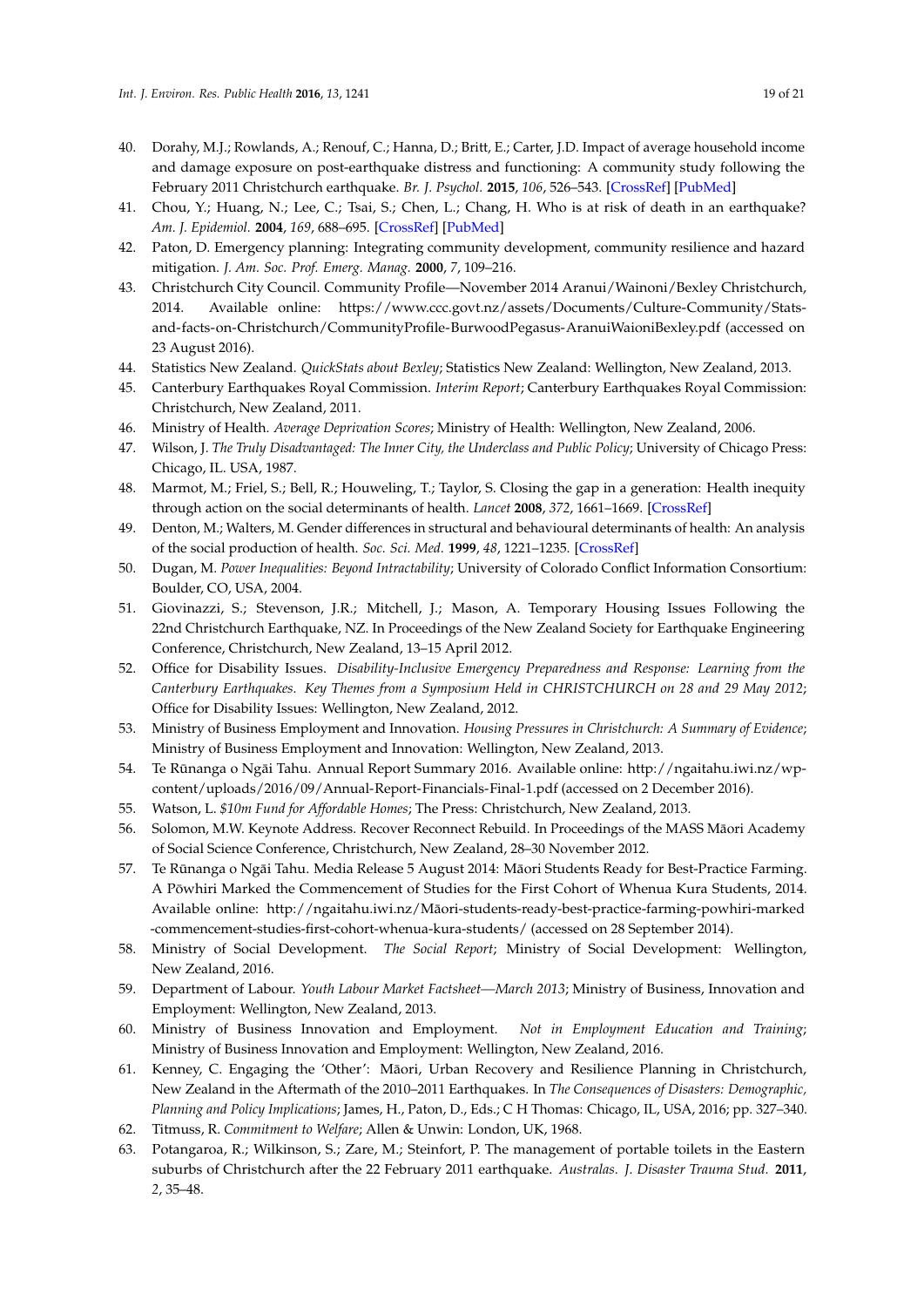- <span id="page-19-0"></span>64. Wright, R. Aranui Residents Feel Ignored by Council in Quake Cleanup. TV3 Newshub. Available online: [http://www.newshub.co.nz/nznews/aranui-residents-feel-ignored-by-council-in-quake-cleanup-](http://www.newshub.co.nz/nznews/aranui-residents-feel-ignored-by-council-in-quake-cleanup-2011030117)[2011030117](http://www.newshub.co.nz/nznews/aranui-residents-feel-ignored-by-council-in-quake-cleanup-2011030117) (accessed on 1 March 2011).
- <span id="page-19-1"></span>65. World Health Organisation. *Ottawa Charter for Health Promotion*; World Health Organisation: Geneva, Switzerland, 1986.
- <span id="page-19-2"></span>66. Naidoo, J.; Willis, J. *Foundations for Health Promotion*, 3rd ed.; Elsevier: Edinburgh, UK; New York, NY, USA, 2009.
- <span id="page-19-4"></span><span id="page-19-3"></span>67. Krolik, M. Exploring a rights-based approach to disaster management. *Aust. J. Emerg. Manag.* **2013**, *28*, 44–48.
- 68. Hodgetts, D.; Masters, B.; Robertson, N. Media Coverage of "Decades of Disparity" in ethnic mortality in Aotearora. *J. Community Appl. Soc. Psychol.* **2004**, *14*, 455–471. [\[CrossRef\]](http://dx.doi.org/10.1002/casp.792)
- <span id="page-19-5"></span>69. Smith, L. The Future is Now. In *Inequality: A New Zealand Crisis*; Rashbrooke, M., Ed.; Bridget Williams Books: Wellington, New Zealand, 2013; pp. 228–235.
- <span id="page-19-6"></span>70. Wilkinson, R.; Pickett, K. *The Sprit Level. Why Greater Equality Makes Societies Stronger*; Bloomsbury Press: London, UK; New York, NY, USA, 2009.
- <span id="page-19-7"></span>71. Film for Change Aotearoa. *Ngā Hau e Whā o Paparārangi: The People of the Four Winds; Film for Change* Aotearoa: Wellington, New Zealand, 2015.
- <span id="page-19-8"></span>72. Wellington Life Lines Group. *Lifeline Utilities Restoration Times for Metropolitan Wellington Following a Wellington Fault Earthquake*; Report to the Wellington CDEM Group Joint Committee form the Wellington Lifelines Group: Wellington, New Zealand, 2012.
- <span id="page-19-9"></span>73. Durie, M. Te Pae Mahutonga: A model for Māori health promotion. *Health Promot. Forum N. Z. Newsl.* 1999, *49*, 2–5.
- <span id="page-19-10"></span>74. Rose, B. Aroha nui ki te Tangata. *Capital* **2015**, *25*, 34–39.
- <span id="page-19-11"></span>75. Baker, V.; Carswell, S.; Fa'asalele Tanuvasa, A.; Finsterwald, J.; Foote, J.; Hepi, M. *How Can Social Services Effectively Engage with Hard to Reach Populations?* ESR: Wellington, New Zealand, 2012.
- <span id="page-19-12"></span>76. Royal College of Practitioners and University of Birmingham. *Improving Access to Health Care for Gypsies and Travellers, Homeless People and Sex Workers*; RCGP and University of Birmingham: London, UK, 2013.
- <span id="page-19-13"></span>77. Watt, G. The Monstrous Longevity of the Inverse Care Law—Still the Most Important Intervention Generated INEQUALITY? Intervention-Generated Inequalities: When Improvements in Health Comes at the Expense of Widening Socio-Economic Inequalities. In Proceedings of the Satellite Meeting to the Annual Scientific Meeting of the Society for Social Medicine, Newcastle, UK, 8 September 2009.
- <span id="page-19-14"></span>78. Hill, S.; Sarfati, D.; Blakely, T.; Robson, R.; Purdie, G.; Chen, J.; Dennett, E.; Cormack, D.; Cunningham, R.; Dew, K.; et al. Survival disparities in Indigenous and non-Indigenous New Zealanders with colon cancer: The role of patient comorbidity, treatment and health service factors. *J. Epidemiol. Community Health* **2010**, *64*, 117–123. [\[CrossRef\]](http://dx.doi.org/10.1136/jech.2008.083816) [\[PubMed\]](http://www.ncbi.nlm.nih.gov/pubmed/20056966)
- <span id="page-19-15"></span>79. Kenney, C. Five Māori Women Community Leaders Volunteer to Reduce Earthquake Impact on Elderly Residents in Eastern Christchurch. In *Women's Leadership in Risk-Resilient Development*; UNISDR, Ed.; United Nations Office for Disaster Risk Reduction: Bangkok, Thailand, 2015; pp. 65–70.
- <span id="page-19-16"></span>80. Guadagno, L. Reducing Migrants' Vulnerabily to Natural Disasters through Disaster Risk Reduction Measures. Migrants in Countries in Crisis Initiative (MICIC): Technical Report, 2015. Available online: https://www.researchgate.net/publication/290121319\_Reducing\_Migrants'\_Vulnerability\_to\_Natural \_Disasters\_through\_Disaster\_Risk\_Reduction\_Measures (accessed on 25 August 2016).
- <span id="page-19-17"></span>81. UNISDR (United Nations International Strategy for Disaster Reduction). Indigenous knowledge key for DRR, 2015. Available online: <https://www.unisdr.org/archive/45404> (accessed on 25 August 2016).
- <span id="page-19-18"></span>82. Davey, J.; Neale, J. *Earthquake Preparedness in an Ageing Society: Learning from the Experience of the Canterbury Earthquakes*; EQC and Victoria University: Wellington, New Zealand, 2013.
- <span id="page-19-19"></span>83. NACCHO (National Association of County and City Health Officials). *"Vulnerable Populations"—What Is in a Definition?* National Association of County and City Health Officials: Washington, DC, USA, 2009.
- <span id="page-19-20"></span>84. Statistics New Zealand. Interactive Map Boundary, 2012. Available online: [http://apps.nowwhere.com.au/](http://apps.nowwhere.com.au/StatsNZ/Maps/default.aspx) [StatsNZ/Maps/default.aspx](http://apps.nowwhere.com.au/StatsNZ/Maps/default.aspx) (accessed on 19 December 2012).
- <span id="page-19-21"></span>85. Paton, D.; Johnston, D.; Mamula-Seadon, L.; Kenney, C. Recovery and Development: Perspectives from New Zealand and Australia. In *Disaster & Development: Examining Global Issues and Cases*; Kapucu, N., Liou, K.T., Eds.; Springer: New York, NY, USA, 2014; pp. 255–273.